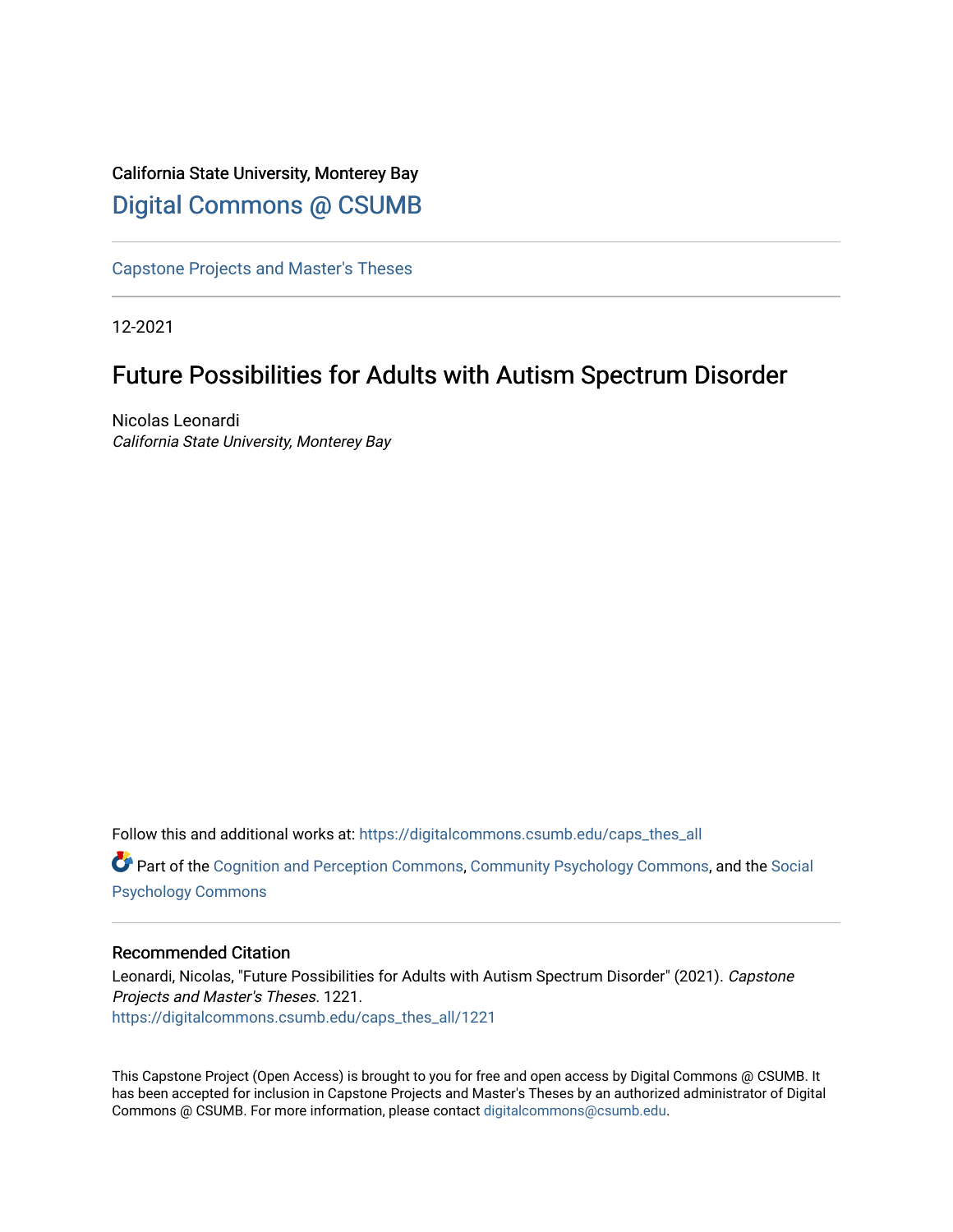## **Future Possibilities for Adults with Autism Spectrum Disorder**

Nicolas F. Leonardi

## CSUMB

PSY400 - Psychology Capstone

Dr. Axil Cricchio

December 19, 2021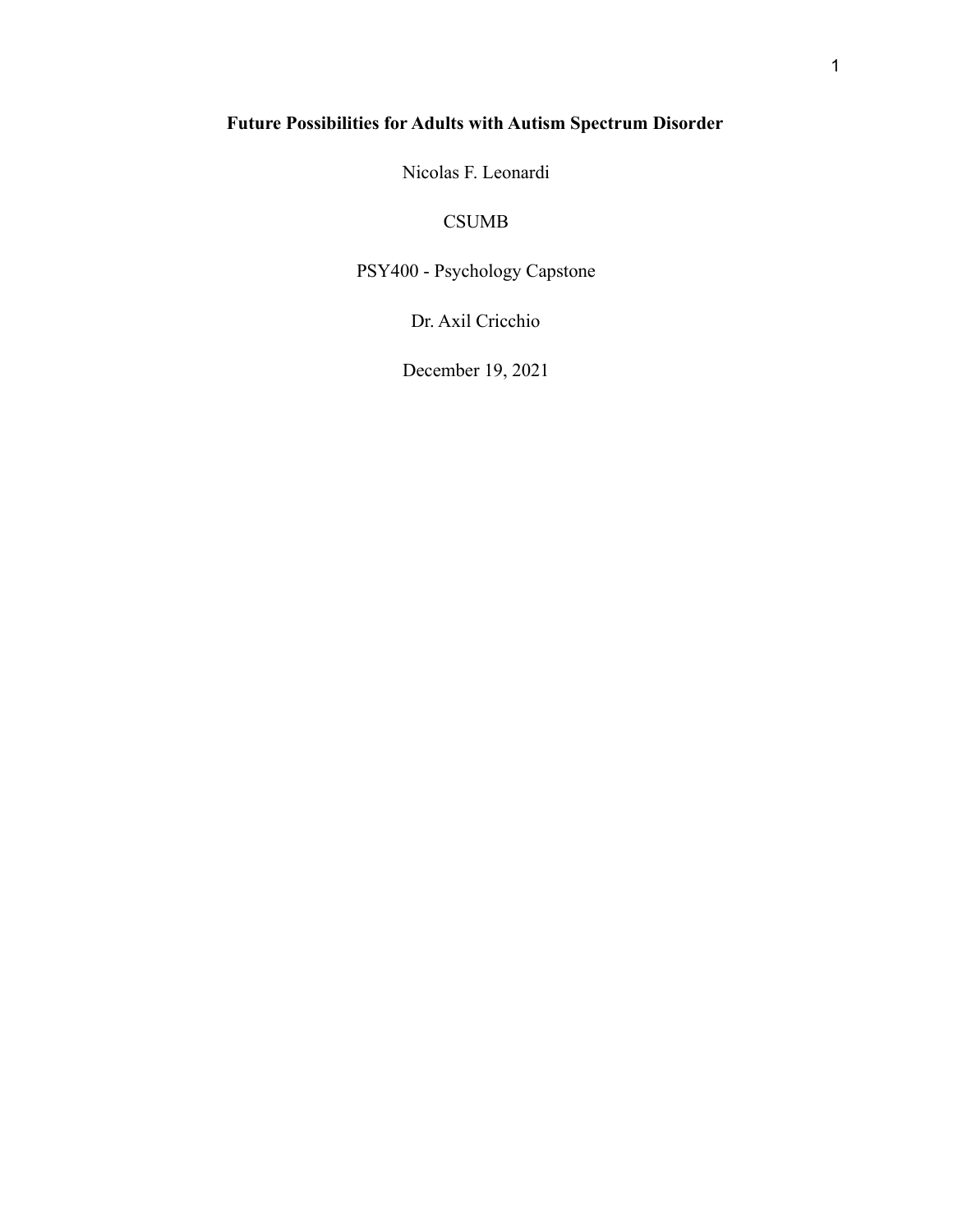#### **Abstract**

Autism Spectrum Disorder's nature of presenting socially awkward behaviors creates barriers for those with ASD in the job interview process. This problem raises questions on how the interview process can be redefined to be more inclusive. Dillenburger et al. conducted a study on interventions provided for individuals with ASD. The study concluded that most jobs do not provide an appropriate job interview process for those with ASD. Solomon et al. and Maras et al. both conducted studies that highlighted the social behaviors presented by individuals with ASD that prevented them from being hired during the job interview process. Both of these studies concluded that these behaviors expressed hindered this population from obtaining employment. Both of these studies point to the fact that the job interview process must change. Wehman et al. focused their study on individuals with ASD maintaining employment after obtaining a job. The results from this study conclude that it is not an inability to perform job related tasks that is preventing this population's employment. These studies were evaluated by the methodology of a review of literature. From this paper it was determined that the interview process is not inclusive for those with ASD. The interview process must be reconstructed to provide the appropriate inclusivity for those with ASD.

*Keywords:* Autism Spectrum Disorder, interview process, socially awkward behaviors, adults with ASD, and employment.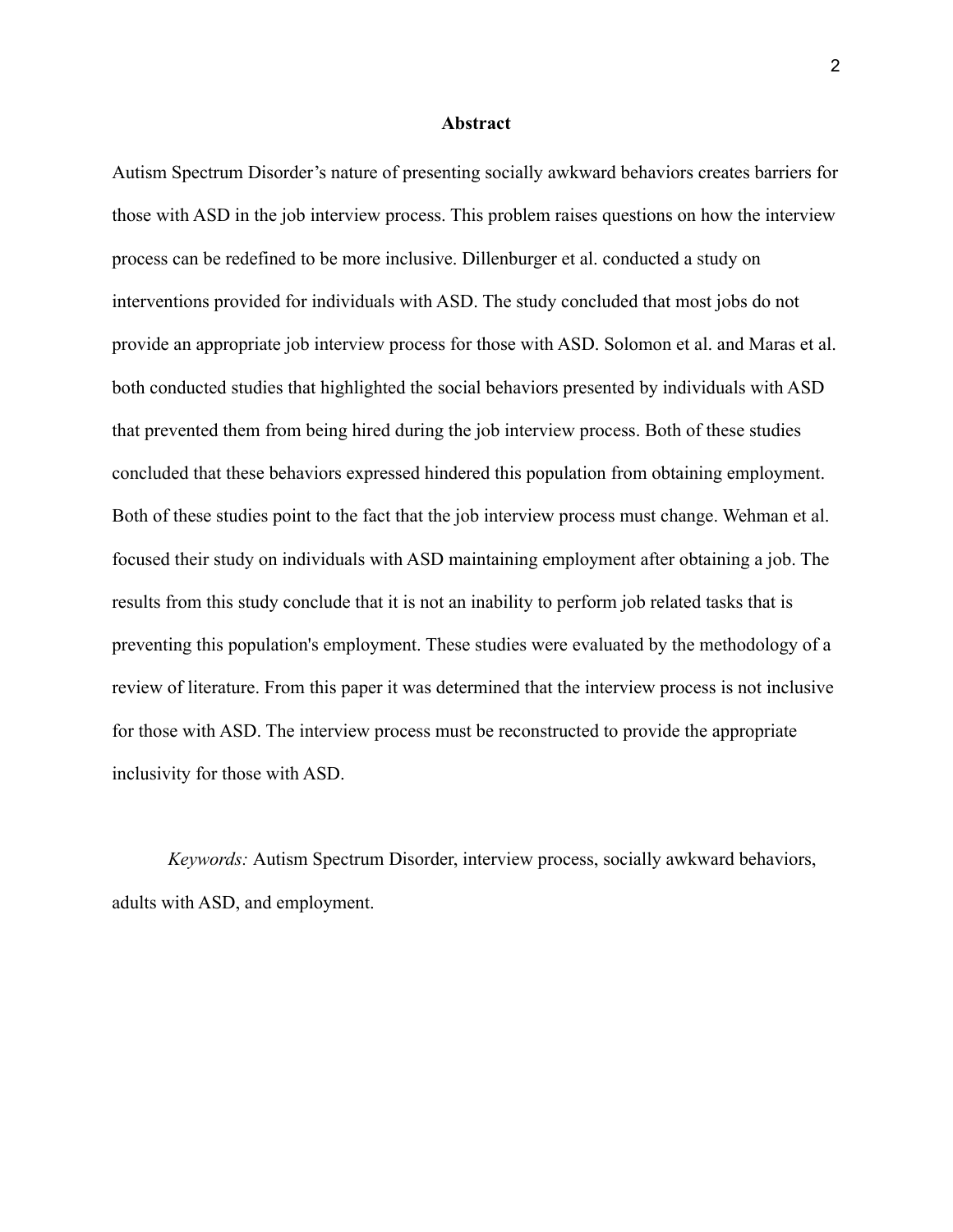#### **Future Possibilities for Adults with Autism Spectrum Disorder**

Autism Spectrum Disorder (ASD) can be a socially debilitating diagnosis. This can prevent this underutilized population of individuals from obtaining a job. Due to the nature of this diagnosis, the average job interview process is near impossible to overcome. This leaves a staggering 5.6 million adults with Autism Spectrum Disorder unemployed as of 2021 (Palumbo, 2021, para. 2). The focus of this paper will be to answer; how will those diagnosed with Autism Spectrum Disorder be incorporated into the workforce in the future? In a job interview process, first impressions are the obstacles these individuals struggle to conquer. From their sensory issues with fluorescent lights and whirling ceiling fans to socially awkward behaviors like avoiding making eye contact, ASD individuals are set up for rejection before the job interview begins. These individual's overwhelming social anxiety also contributes to their socially awkward mannerisms. The average employer is not aware of the challenges faced by adults with ASD. This provides an opportunity to bring more awareness to the diagnosis and population. Increased awareness from employers about ASD would help this staggering unemployment rate decrease. If the daunting job interview process was reconstructed to be more applicable to this population, then a reconstructed job interview process would look much different than a traditional job interview. Instead of a panel of people asking the individual their strengths and weaknesses, the interviewee would be given tasks on a computer. They would then be evaluated on how they completed the tasks. This could eliminate social anxiety and unnecessary pressure experienced by the individual, thus giving adults with ASD a fair chance when applying for jobs. Once hired, these individual's work ethic and determination to prove that they are a valuable asset in the workforce would be exponential. Diagnosed individuals with ASD see the world in a different light. They possess abilities that the general population does not and can provide an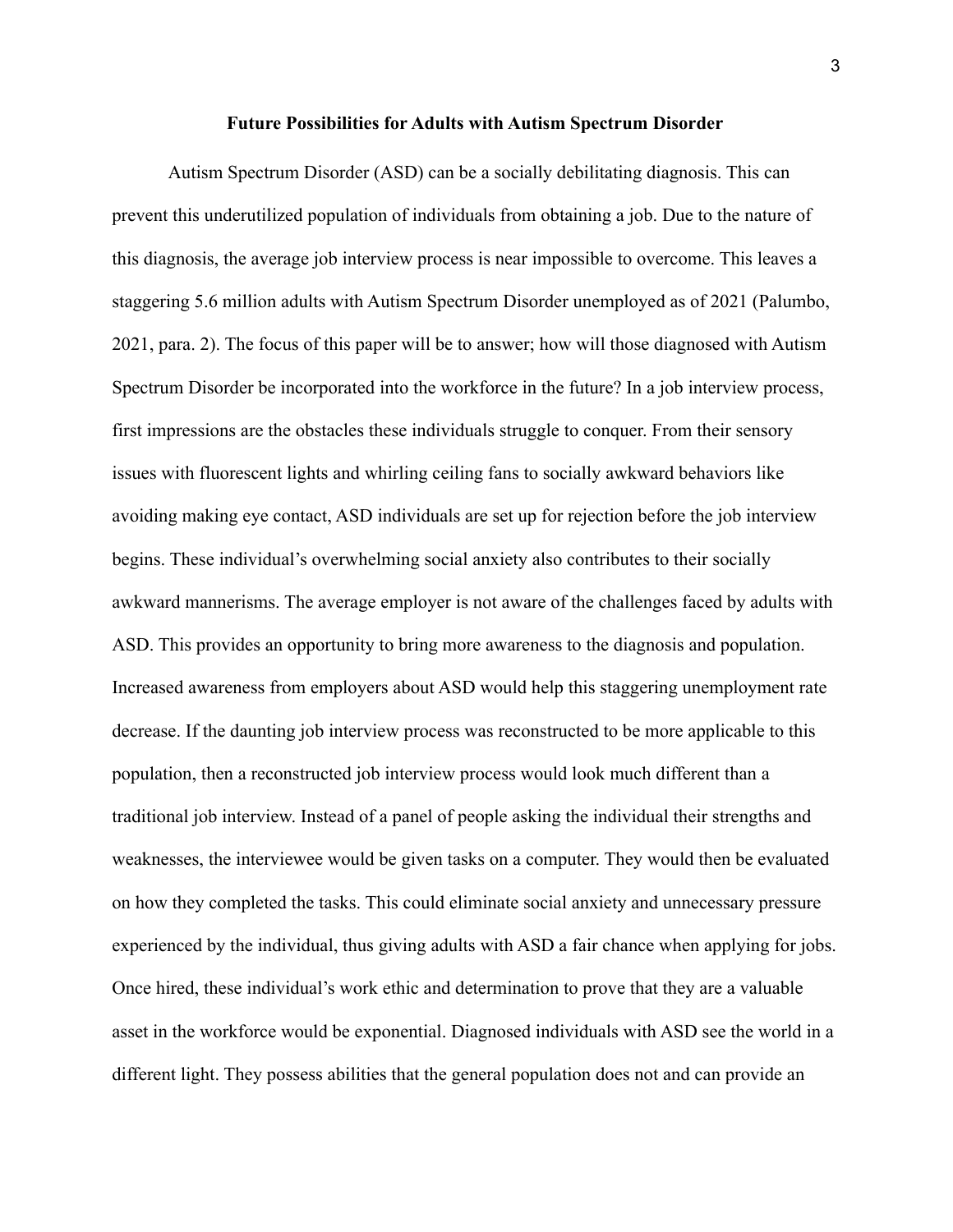approach to a problem unlike other employees. This once unemployable population is beginning to break through into the workforce. They have an untapped potential for new ideas, creativity, and an unapologetic drive to be recognized for what they have to offer. Another aspect of this diagnosis worth mentioning is providing these individuals with an appropriate work environment. The environment, depending on the individual, might have low lighting, a quieter setting away from the rest of the employees, softer color tones, etc. In an ideal setting the environment would be governed toward the sensory needs of the individual. This paper will look deeper into the topics mentioned above. Along with providing a history of this diagnosis over the years, the common signs and symptoms associated with it, future projections of the population increase we have witnessed, and treatment options to guarantee the best overall life outcome for these individuals.

When I first started working with children 10 years ago, I knew little to nothing about Autism Spectrum Disorder. After a few months of being a one-on-one substitute with different students, I was given my first opportunity to work permanently with a student. My first day working with the student threw me a curve ball. I had no idea what I was in for. Within the first 30 minutes of the day, my student had a full-blown breakdown that lasted for more than 30 minutes. They were screaming, crying, and left the classroom without permission. They were threatening to run into the street, completely agitated. All the while I had no idea what set them off. It turned out my student was jealous of one of their classmates and due to my student's ASD, they were unable to control their emotions. I became very familiar with this behavioral response that stemmed from an inability to control their emotions. This is just one of few symptoms related to ASD. Fast forward three years after this incident. My dedication and hard work had paid off. My student no longer required support in the classroom. This was a major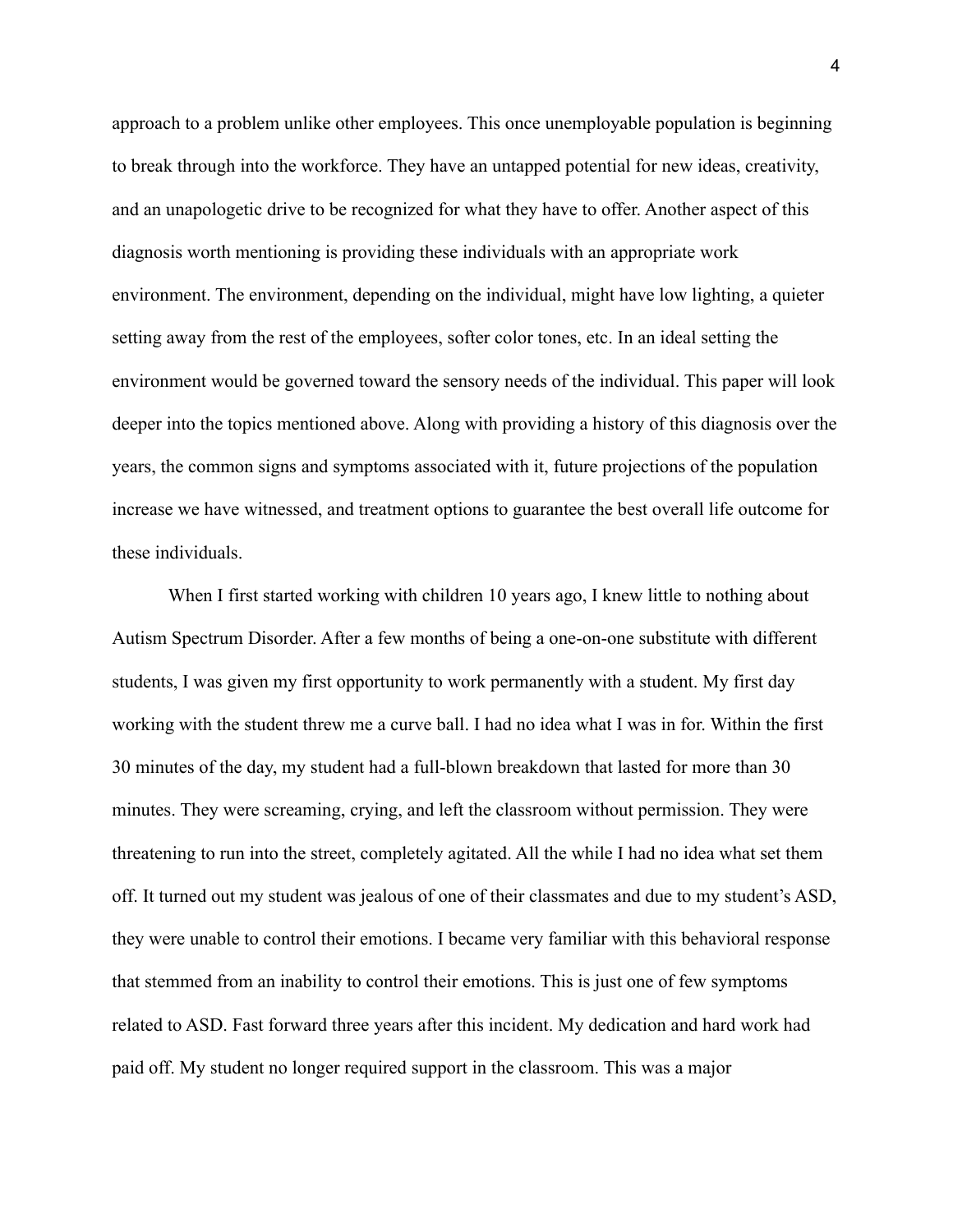accomplishment for me. This was my first student who I helped transition into the next chapter of their life. This was an amazing experience working with and seeing my student's growth. This three-year time period sparked something inside me that I had been searching for. I had found my passion for working with special needs children. Due to this exposure, I found mental health care very interesting. This is also what brought me to CSUMB to pursue my degree in psychology.

Even with continual growth in awareness in the last 20 years with regards to Autism Spectrum Disorder, major societal deficits remain. In 2021, adults diagnosed with ASD are a large unemployed population of individuals. With over 5 million unemployed adults with ASD (Palumbo, 2021, para. 2), this high number raises some questions. What is causing such a high rate of unemployment within this population? Is it that these individuals possess an inability to be effective in the workplace? No. Highly recognized and successful individuals such as Elon Musk, Temple Grandin, and Bill Gates are all recognized to be on the spectrum in regards to Autism. If these individuals mentioned were able to attain world class recognition, what is preventing such a large number of adults with ASD from having a job? Work ethic is not an issue. Individuals diagnosed with ASD are known for having socially awkward behaviors. Behaviors such as an inability to make eye contact, to read social cues and facial expressions appropriately, and a lack of understanding when asked open ended questions are evident (Maras, 2021, para. 9). These deficits are important aspects necessary for obtaining a job during the interview process. Even with public awareness of this diagnosis being higher than in years past, the unemployment rate of these individuals remains high. The answer lies directly in how the job interview process can be revised in a way that addresses adults with ASD and their social awkwardness. By changing this process adequately to meet their needs, more adults with ASD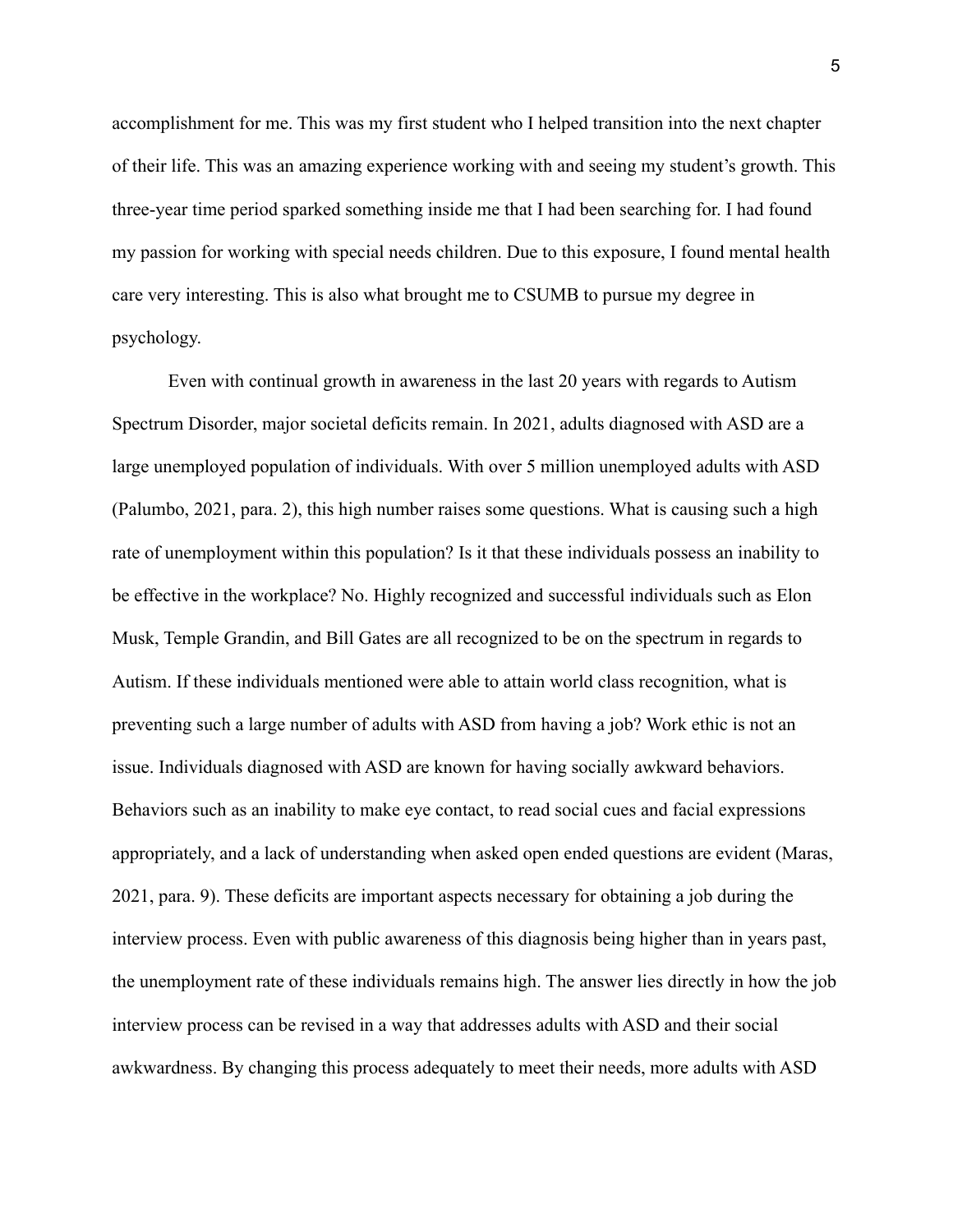would be incorporated into the workforce. With the names like Musk, Grandin, and Gates there is no question that these individuals may prove themselves within the workforce. Individuals diagnosed with ASD could shatter doubts or biases possessed by society that they are an unemployable population. With the incorporation of a restructured interview process to meet their needs, their success in being able to secure employment would reduce the unemployment rate of adults with ASD.

#### **Literature Review**

### **Framing ASD**

In 2013, the latest version of the DSM was released. The fifth edition of the DSM included some changes about ASD. One major area of change was the name of the diagnosis and subdiagnoses. Before the release of the latest addition of the DSM, ASD would have been diagnosed as, "Autistic Disorder, Asperger Syndrome, or Pervasive Developmental Disorder" (Hyman, 2013, para. 4). Now all of these subdiagnoses fall under the umbrella of ASD. "In (the) DSM-IV, symptoms were divided into three areas (social reciprocity, communicative intent, restricted and repetitive behaviors)" (Hyman, 2013, para. 6). "The new diagnostic criteria have been rearranged into two areas: 1) social communication/interaction, and 2) restricted and repetitive behaviors. The diagnosis will be based on symptoms, currently or by history, in these two areas" (Hyman, 2013, para. 7). This was done to simplify the labeling of the diagnosis of ASD and all of the related subcategory diagnoses. It was agreed that Autism Disorder and Asperger Syndrome fall into the same category. The single diagnosis of ASD was much simpler.

The Mayo Clinic highlights the risks associated with ASD. The 5 areas of concern include; "The child's sex, family history, other associated disorders, extremely preterm babies, and the parent's age" (Mayo Clinic Staff, 2018, para. 18). Research shows that boys are 4 times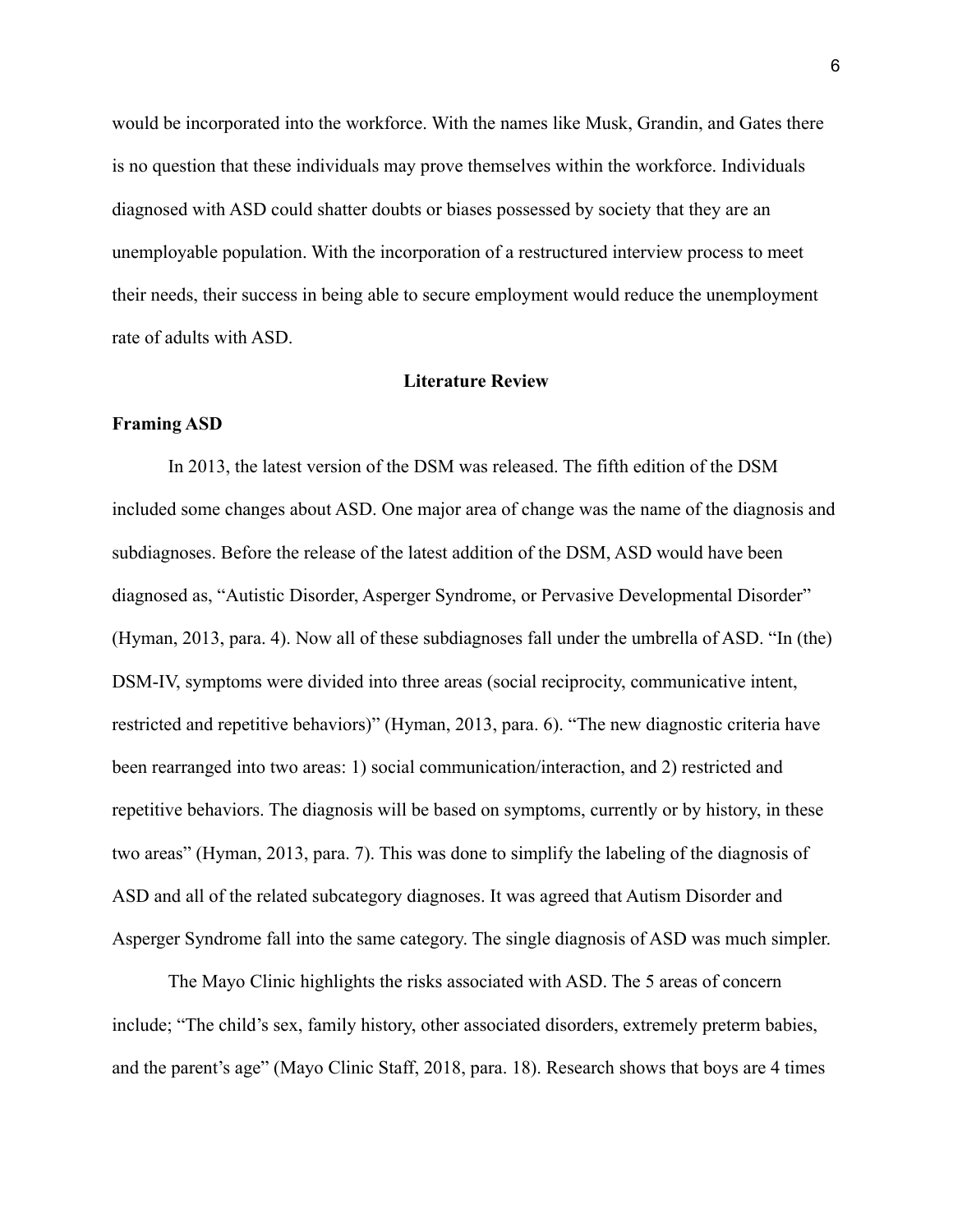more at risk to be diagnosed with ASD than girls. Regarding family history, if the family already has one child diagnosed with ASD, there is an increased risk factor for having another child with the same disorder. Other family members may exhibit signs of the disorder (social awkwardness or poor communication skills) but are not diagnosed with the disorder themselves. In reference to other disorders, when children are born with specific medical conditions they are at a higher risk for developing ASD. This is due to the "fragile X syndrome" (Mayo, 2018, para. 22). When babies are born prematurely, they have a greater risk for developing ASD. The parent's age has always been thought to be a contributing risk factor for ASD. Unfortunately, this has yet to be scientifically proven. The age of the parents does not always determine an ASD diagnosis.

According to the DSM-5, "Autism Spectrum Disorder is frequently associated with intellectual impairment and structural language disorder" (American Psychiatric Association, 2013, pgs. 58-59). There are many comorbid diagnoses associated with ASD. These diagnoses include; "developmental coordination disorder, anxiety disorder, depressive disorders, epilepsy, sleep problems, constipation, and avoidant-restrictive food intake disorder" (American Psychiatric Association, 2013, pgs. 58-59). The DSM-5 also states that, "about 70% of individuals with Autism Spectrum Disorder may have one comorbid mental disorder, and that 40% may have two or more comorbid mental disorders" (American Psychiatric Association, 2013, pgs. 58-59). In the case of the student that I worked with, they fell into the category of two or more comorbid disorders. My student also exhibited avoidant-restrictive food intake disorder. This resulted in severe constipation because they hated eating fruits and vegetables. Due to intrusive thoughts they also had a difficult time sleeping. This then also contributed to higher levels of anxiety and depression.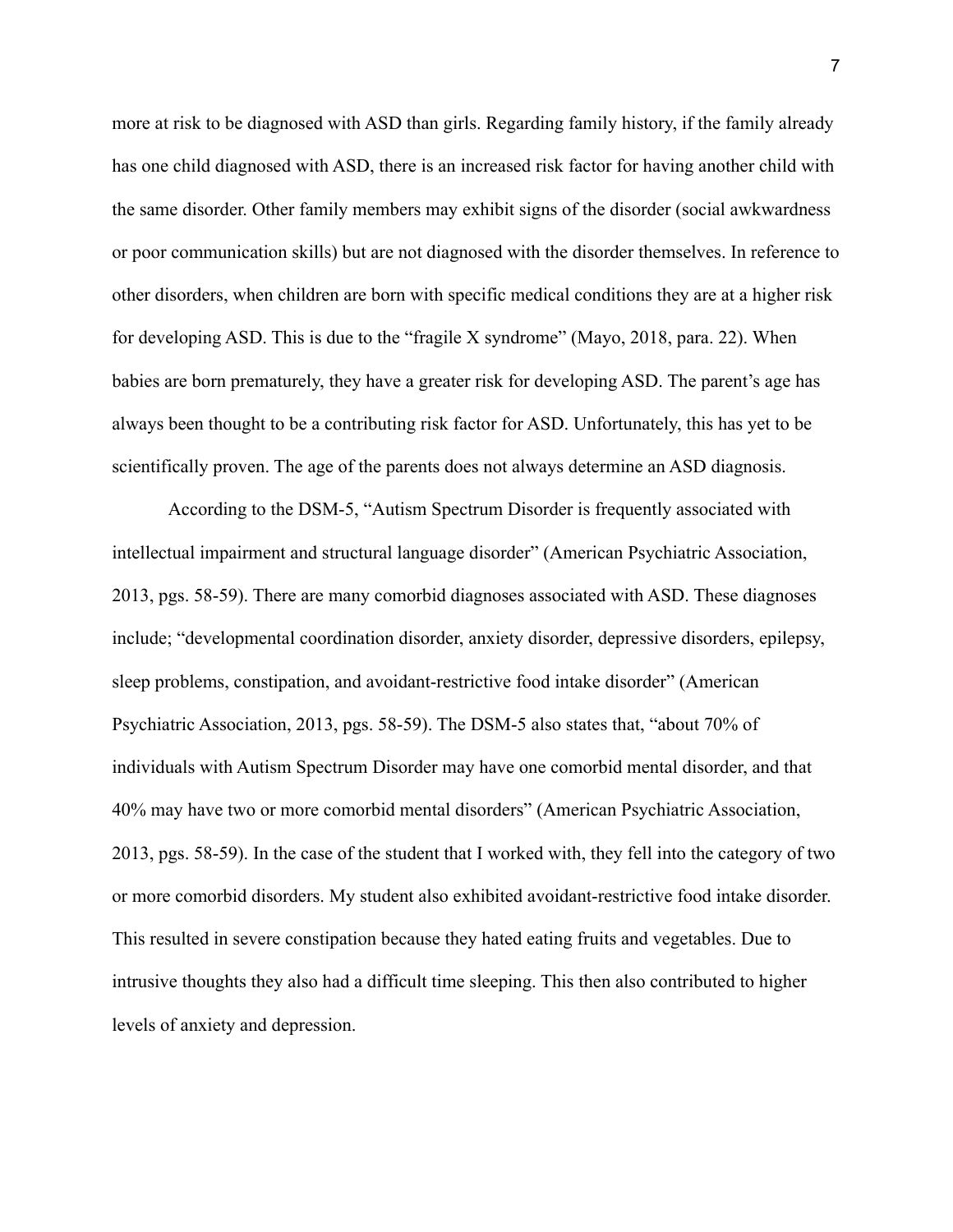#### **Definition of Autism Spectrum Disorder**

The DSM-5 defines Autism Spectrum Disorder as, "Persistent deficits in social communication and social interaction across multiple contexts" (American Psychiatric Association, 2013, pg. 50). Some of these deficits include; repetitive motor movements (flapping), non communicative behaviors, social deficits (inability to make friends, difficulty reading social cues, social-emotional inabilities to understand others feelings), strict adherence to specific routines or schedules (lacking the ability to be flexible and go with the flow), intense fixations on personal interests, and sensory based dislikes (how the way something sounds, feels, smells, looks, acts etc.). The fascinating part about ASD is how differently it affects the diagnosed individual. There is a vast difference in how ASD presents. The levels of severity range widely. Diagnosed individuals can be extremely socially awkward and highly intelligent or vice versa. For many years, ASD severity was looked at as a spectrum and that the diagnosed individual would fall somewhere on that line. This is problematic due to the nature of ASD. No diagnosis of ASD looks exactly the same (American Psychiatric Association, 2013, pgs. 50-59).

## **Prevalence**

According to Statista in 2021, "in the United States, around 3.63 percent of boys aged 3 to 17 years old had Autism Spectrum Disorder compared to 1.25 percent of girls" (Elflein, 2021, para. 1). This may not sound like a major gap in percentages but working in this field it is quite noticeable. I have worked with many students over my 10-year span in the field. During this time period, I have worked with a handful of female students diagnosed with ASD. With regards to the male students, there have been exponentially more males that I worked with. Scientists and psychologists do not have a clear understanding of why this is. One theory suggests that girls are overlooked more than boys. The girls slide under the radar for many years until later when they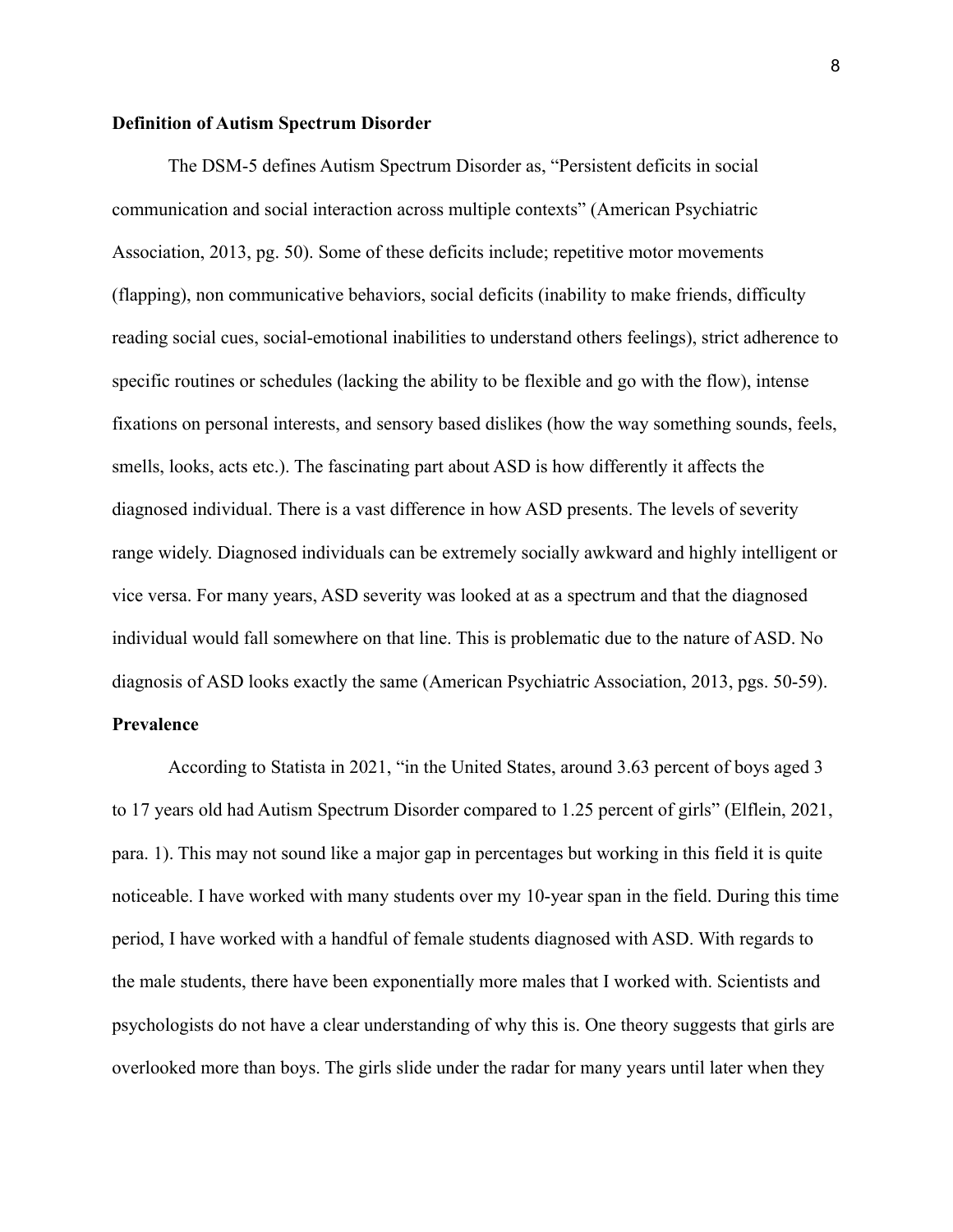might be diagnosed. Do girls have milder behaviors than boys or are doctors diagnosing children hyper focused on looking for signs in boys? It is hard to say. Males diagnosed with ASD far surpass the female population with the disorder.

## **Age of Onset**

The National Health Institute highlights important signs and symptoms when looking at the age of onset with ASD. There are some obvious signs to look for up until age 2. For example, the student I worked with would initially make eye contact with their parents. Before their second birthday, they no longer would make eye contact with their parents. Their parents also noticed a new fixation on ceiling fans. They would stare at ceiling fans rotating for hours on end if their parents would let them. They would get agitated when the parents turned them off. The same type of agitated reaction would occur when they were in the car driving with their parents and they had to stop for a red light. They would immediately begin crying and screaming and then stop when the car started moving again. My student exhibited the loss of eye contact, fixation on an object, and sensory issues all before age 2, which diagnosed them with ASD. The earliest indicators of ASD include; "no babbling or pointing by age 2, no single words by age 16 months or two word phrases by age 2, no response to their name, loss of language and social skills previously acquired, poor eye contact, excessive lining up of toys and objects, and no smiling or social responsiveness" (NIH, para. 13). If these signs and symptoms are overlooked in their first two years of life, later indicators may include; "impaired ability to make friends with peers, impaired ability to initiate or a sustain a conversation with others, absence or impairment of imaginative and social play, repetitive or unusual use of language, abnormally intense or focused interest, preoccupation with certain objects or subjects, and inflexible adherence to specific routines and rituals" (NIH, para. 14).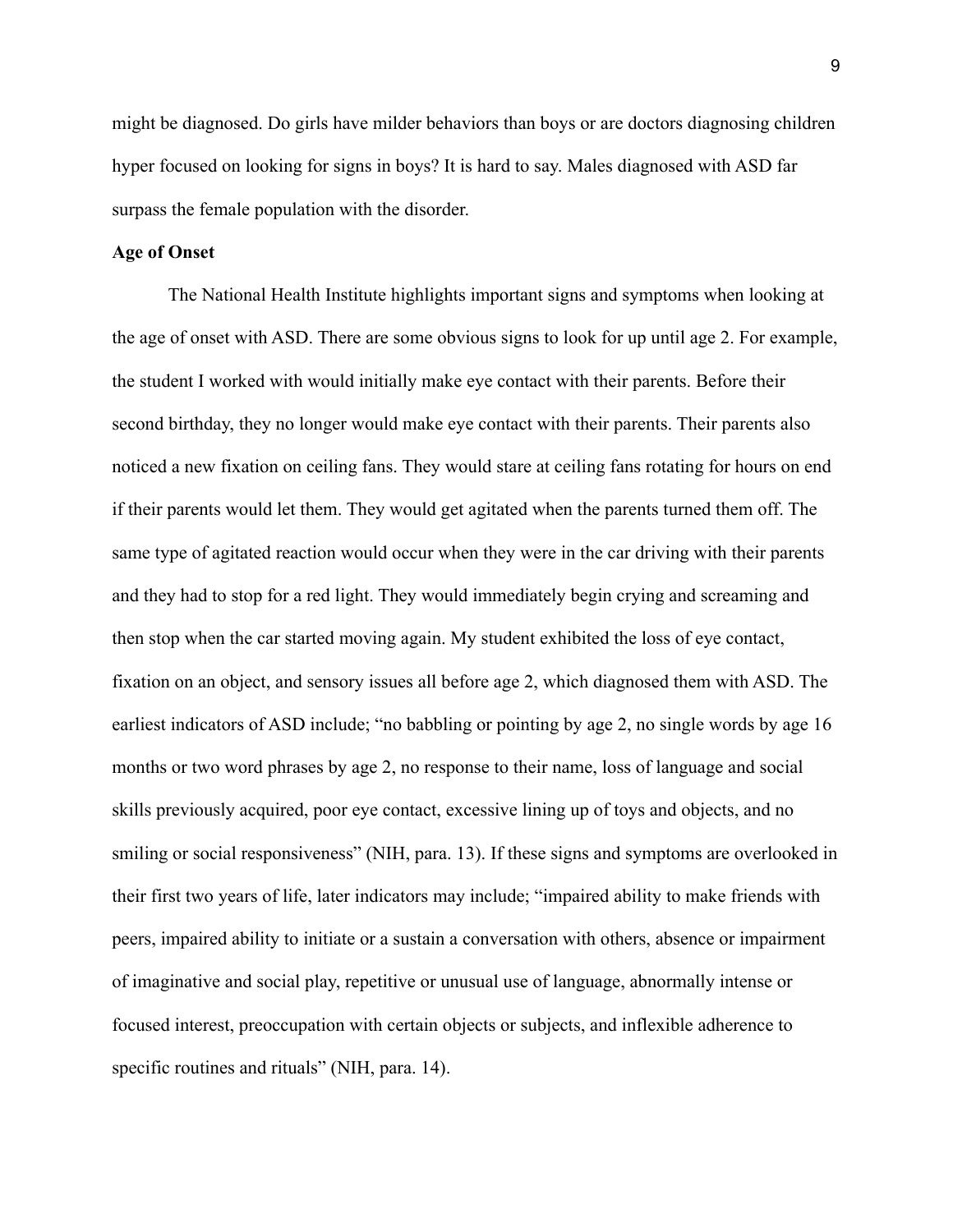## **Comorbidity**

Satterstrom (2019) looked at similarities between Autism Spectrum Disorder and Attention Deficit/Hyperactivity Disorder, to see if there was any relationship between the disorders. Satterstrom found that, "ASD and ADHD have a similar burden or rare protein-truncating variants in evolutionary constrained genes, both significantly higher than the controls" (Satterstrom, 2019, para. 1). The study looked at a specific gene that was correlated with a "microtubule-protein 1A (MAP1A)" (Satterstrom, 2019, para. 1) that they believed to be linked to causing "childhood psychiatric disorders" (Satterstrom, 2019, para. 1). The study found that the protein-truncating variant was linked between the two disorders. Other notable disorders related to ASD include; "Rett syndrome, selective mutism, language disorders and social (pragmatic) communication disorder, intellectual disability (intellectual development disorder) without Autism Spectrum Disorder, stereotypic movement disorder, ADHD, and schizophrenia" (American Psychiatric Association, 2013, pgs. 57-58). These disorders mentioned share bits and pieces of the diagnosis relating to ASD. Some of these diagnoses lack key components of ASD, thus resulting in a different disorder, unlike schizophrenia, which has more severe symptoms than ASD. Another diagnosis not mentioned by the DSM-5 that I believe relates to ASD is Obsessive Compulsive Disorder (OCD). People diagnosed with OCD have a strict adherence to following a routine. Individuals diagnosed with ASD follow a similar pattern, not necessarily the repetitive part but they need predictability of a defined schedule (American Psychiatric Association, 2013, pg. 50). When their schedule/routine is interrupted, this can cause them a great deal of dismay. Similarly seen with OCD.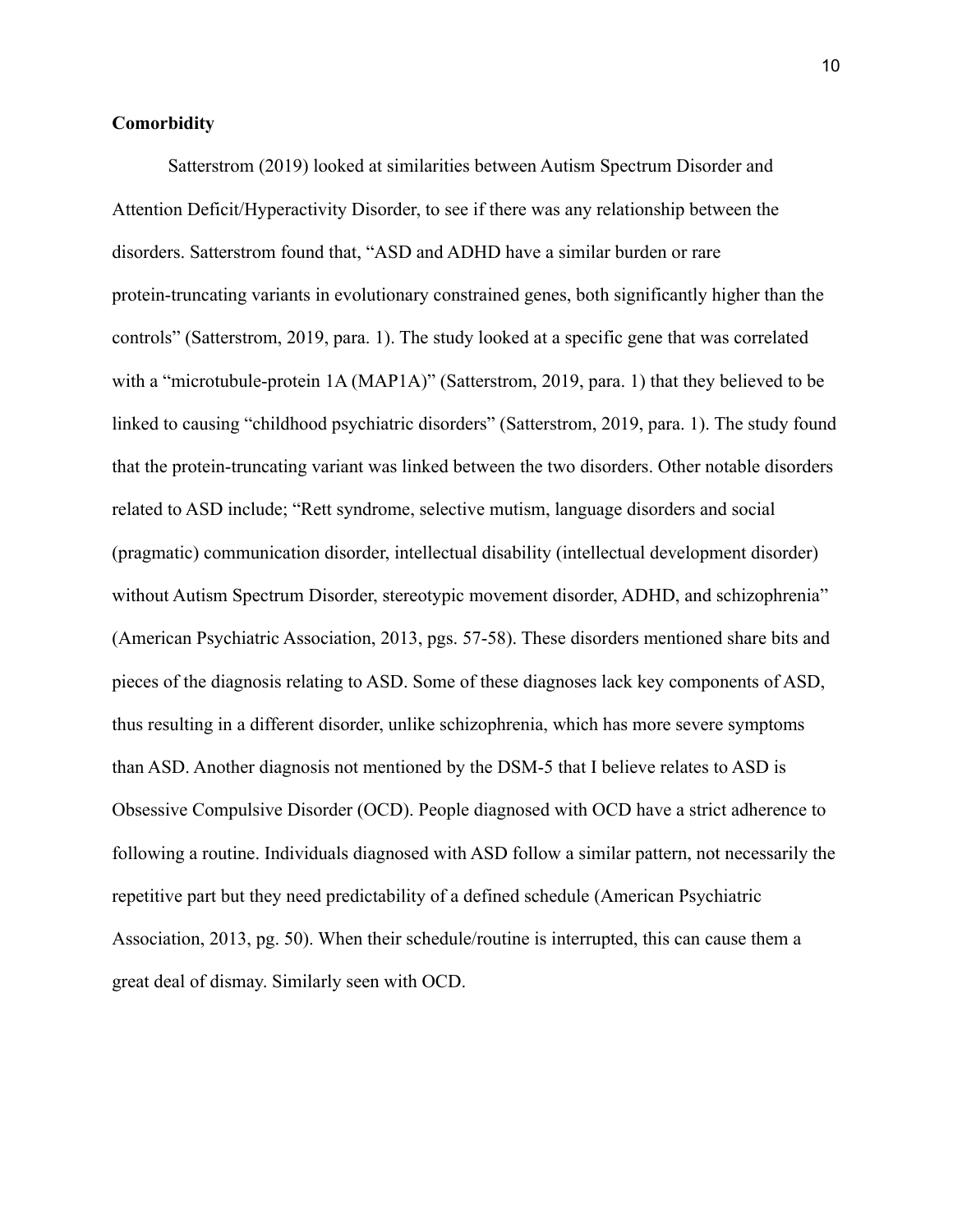## **Future Trends**

What might future trends in ASD look like? In 2020, "The Centers for Disease Control and Prevention (CDC)'s Autism and Developmental Disabilities Monitoring Network estimates that one in 54 children in the United States have been identified with ASD" (Cervantes, 2020, para. 2). This article states there has been an exponential rise in child diagnoses in the past 10 years. The CDC states they are not sure what has caused the rise in children diagnosed with ASD. This has prompted the reauthorization of the Autism CARES act. Even with these recorded higher numbers, appropriate funding for research is lacking. As 1 out 54 children are diagnosed with ASD, this leaves a potentially larger population of future adults that could require more necessary services. More funding is important to help ensure this population's success in the future. With this drastic change over a 10 year span, more research and funding is necessary so that we can help to understand and treat individuals with ASD.

#### **Medications**

There are several medications associated with the treatment for ASD. Unfortunately, none of these drugs cure all the symptoms of ASD. These medications are used for helping control certain behaviors and specific feelings. These medications include; SSRIs, tricyclics, psychoactive or antipsychotic medications, stimulants, anti-anxiety, and anticonvulsants. Not all of these are appropriate for every case. The medications prescribed are unique to every case. "A notable treatment approach for people with ASD is called applied behavior analysis (ABA). Use of ABA has become widely accepted among healthcare professionals and used in many schools and treatment clinics. ABA encourages positive behaviors and discourages negative behaviors to improve a variety of skills" (CDC, 2019, para. 7). This form of treatment may be the most beneficial to the child and the parents. This therapy empowers the child with the necessary skills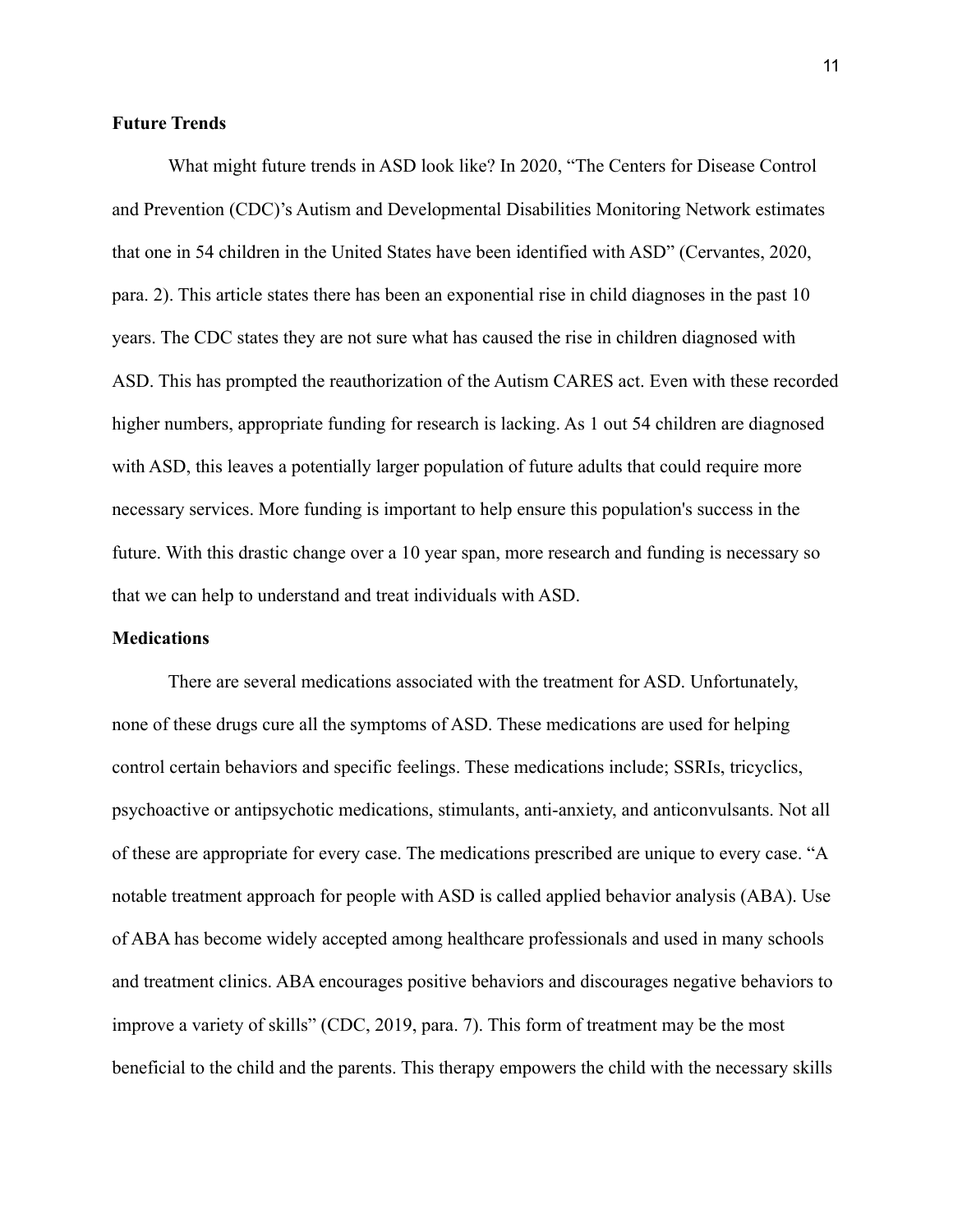to one day be self sufficient. This will also empower the parents to help their child to the best of their ability, thus resulting in the best possible outcome for both child and parents. Early diagnosis and intervention are a crucial part of the overall success of the child.

### **Public Awareness**

A major aspect of ASD that is preventing this group of individuals from obtaining a job is the general public's awareness of the diagnosis. Due to the nature of this diagnosis, those diagnosed with ASD do not always present themselves in the best light. A diagnosis like this can give people the wrong idea about this population. They are seen as being socially awkward and unable to perform the necessary skills to have a job. When in reality this is untrue. These misconceptions cause individuals with ASD to have a difficult time finding a job. The public is aware of ASD. So then what is causing there to be such a high rate of unemployed ASD diagnosed individuals? Is there a stigma against these individuals? Or is it entirely attributed to their social awkwardness during job interviews?

#### **Lack of Interventions**

Dillenburger (2013) surveyed a large sample of the general population. The study collected data from over 1,200 participants. From this study, they were able to gather that, "80% of the sample were aware of ASD and over 60% of these respondents knew someone with ASD in their own family, circle of friends or work colleagues" (Dillenburger, 2013, para. 1). The study goes on to say that not only is the public aware of this diagnosis but they even have a strong understanding of it. The study found that participants had, "knowledge of the strengths and challenges faced by individuals with ASD was relatively accurate" (Dillenburger, 2013, para. 1). On the contrary, the individuals surveyed lacked a clear understanding of the, "interventions and service provider responsibilities" (Dillenburger, 2013, para. 1). Company interventions and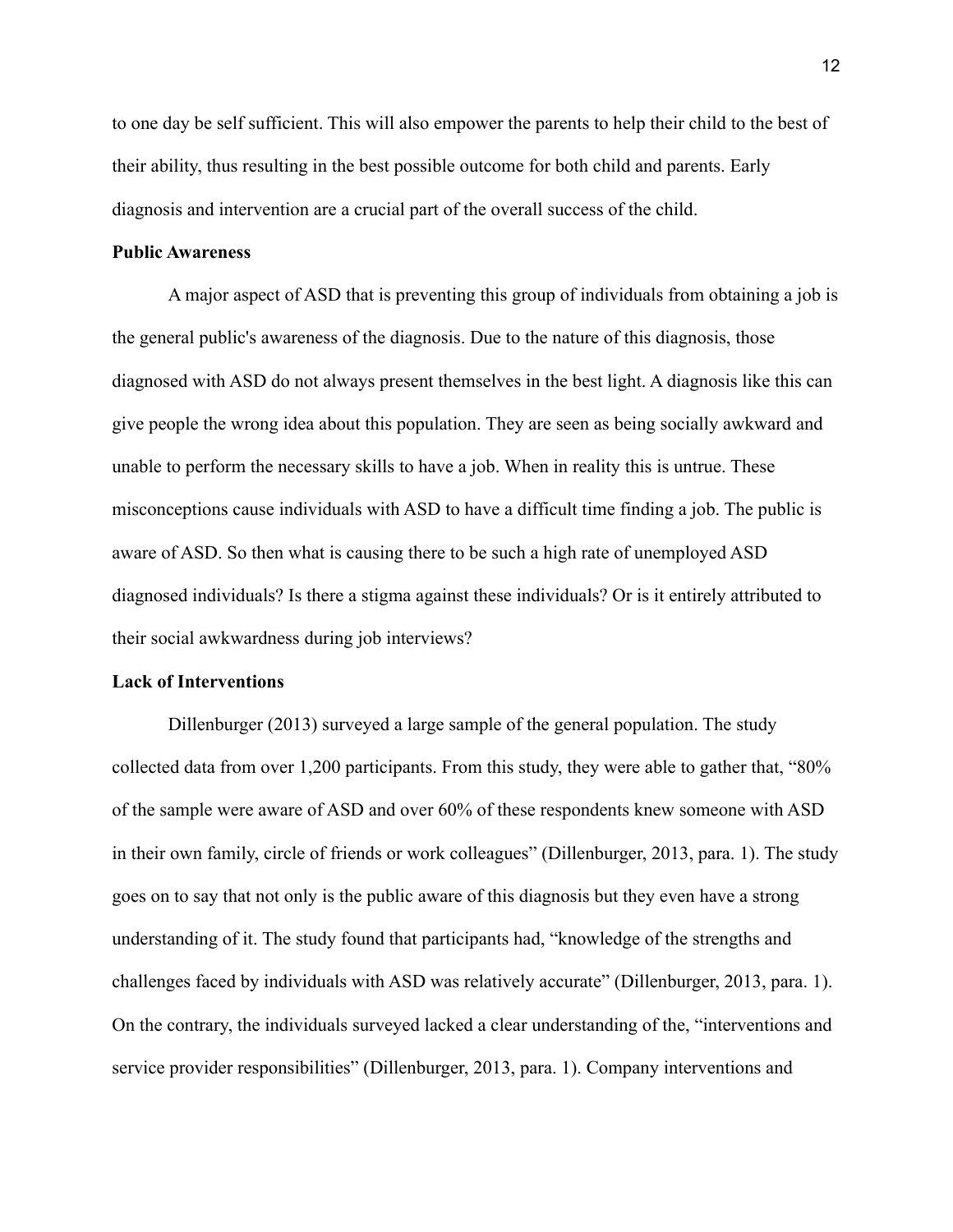service provider responsibilities include providing job interview processes geared towards individuals with ASD. Public awareness of this diagnosis has increased exponentially over the last 10 years. This does not mean the hiring process has become anymore achievable or inclusive for this population. There is a disconnect preventing the general population from realizing the hiring process needs to be reevaluated with this population in mind. With nearly 6 million adults with ASD unemployed (Palumbo, 2021, para. 2), the hiring process must change. If it does not change, we can guarantee that this number will continue to rise. This diagnosis is becoming more prevalent. In the future it will become even greater (Cervantes, 2020, para. 2). There lies a clear simple solution to getting individuals with ASD into the workforce. Remove the social aspect of the interview process and replace it with tasks related to what the company is hiring for.

#### **Social Behaviors Preventing Employment**

Solomon (2020) conducted a study in 2020 that looked at the relationship between adults with ASD and employment. The study recognized that even though adults with ASD struggle with, "social communication and adaptive behavior deficits" (Solomon, 2020, para. 1) they are; "extremely efficient, trustworthy, reliable, and cost-effective employees" (Solomon, 2020, para. 1). There exists a major gap between adults with ASD and their ability to secure employment. Businesses are worried these individuals will require more resources than the average employee, slow down production rates, and cost the company. These statements are biased and not based on the fact that these are hard working self sufficient individuals when they are provided with the right tools for the task. Businesses need to put these biases aside and return to the main barrier preventing their employment, which are job interviews. This study highlights the numerous social deficits experienced by adults with ASD. Deficits include; "focused conversation; listening without interrupting, good grooming, hygiene and dressing; handshakes; understanding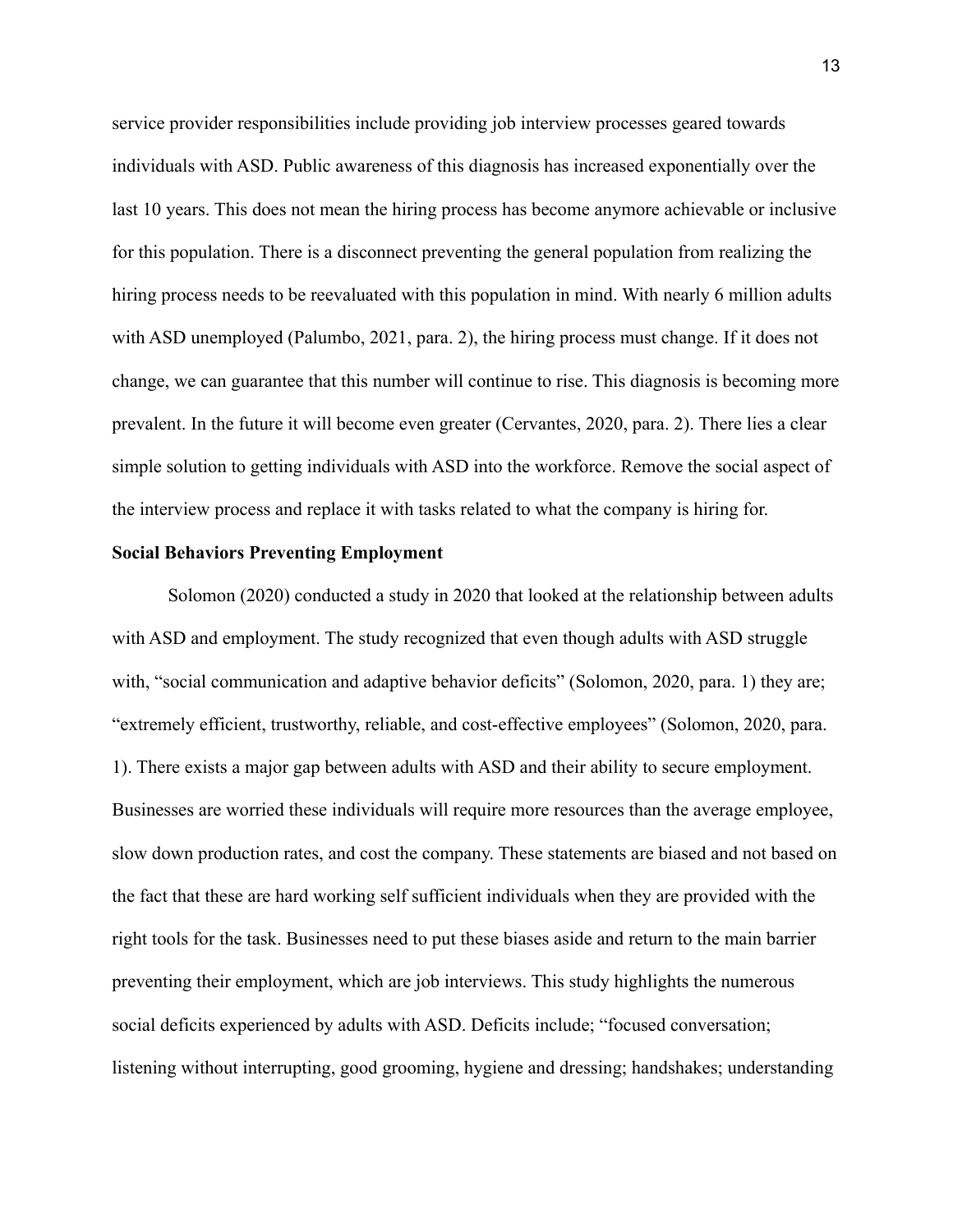and reciprocating facial expressions; and eye contact" (Solomon, 2020, para. 9). All of these traits mentioned make the job interview process difficult to navigate. An important takeaway from the deficits mentioned is these are social problems. They are not an inability to be a valuable employee once hired. This study states that adults with ASD greatest challenge in acquiring a job, "is promoting themselves in an interview" (Solomon, 2020, para. 8). Appropriately promoting oneself in an interview is key to obtaining employment. Solomon et al. states that 1 in 5 applicants with ASD express socially awkward behaviors during the interview, hindering their chances of being hired. The research gathered by Solomon et al. further solidifies the challenges faced by adults with ASD when trying to obtain a job.

Maras (2021) conducted a study this year that highlights the problems and challenges faced by individuals with ASD in the job interview process. For this study, they selected 50 adults to participate, 25 individuals with an ASD diagnosis and 25 individuals without the diagnosis. The participants went through two general job interviews 6 months apart. The first interview was used as a "baseline". Both groups scored better on the second interview but the individuals with ASD were still found to be at a disadvantage. The results collected showed, "employment experts rated autistic interviewees less favorably than nonautistic interviewees" (Maras, 2021, para. 1). Furthermore, evidence suggests that the general unstructured way that an interview follows is difficult for individuals with ASD. This population prefers structure, predictability, and routine. Due to the nature of high anxiety, especially in social situations, being prepared for what to expect helps these individuals function less socially awkward. This social awkwardness presents itself in a few different ways. Individuals with ASD have a hard time deciphering social cues, interpreting facial expressions, and difficulties understanding how their own behavior is being evaluated by others. This means they believe the way they are interacting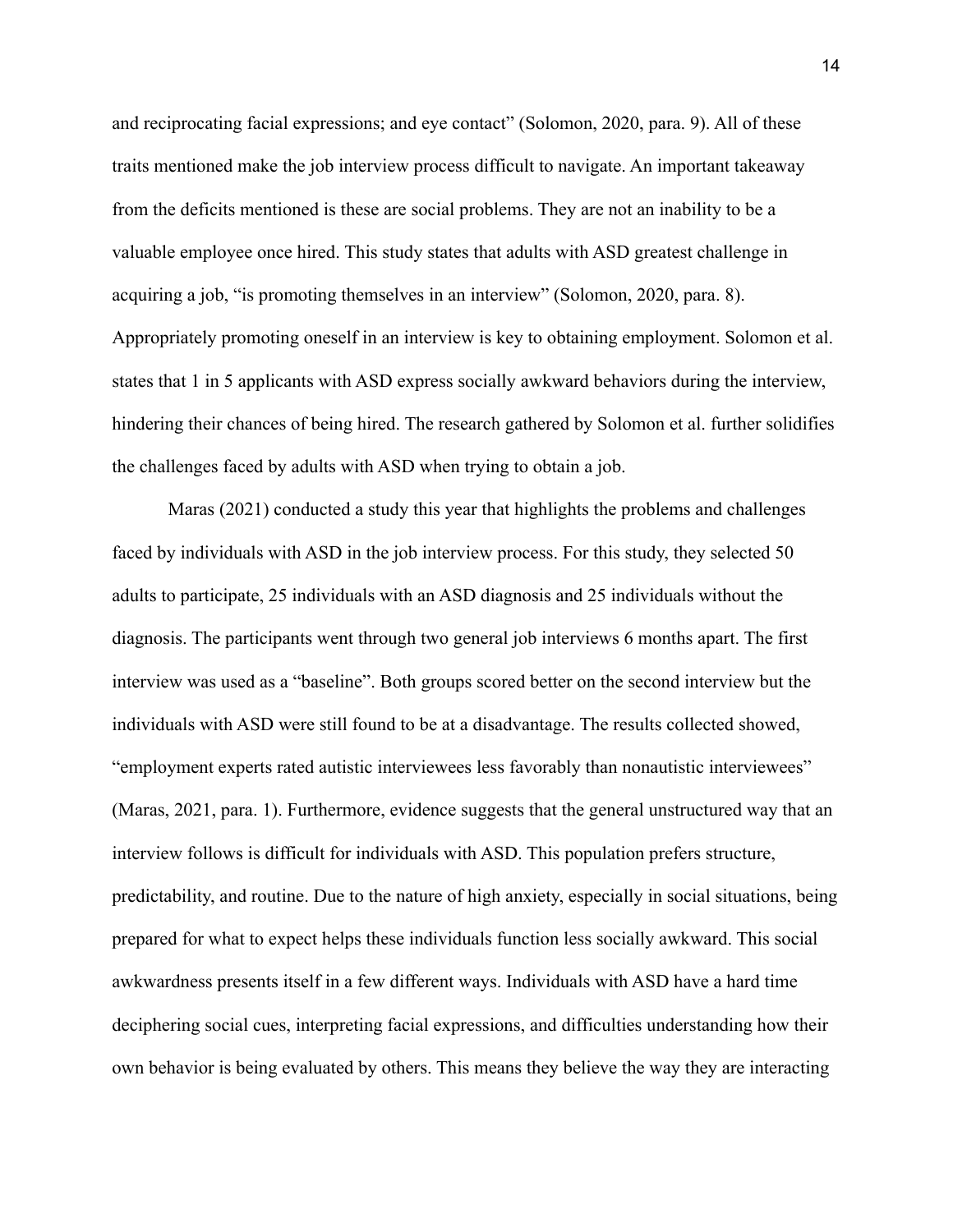in the interview process is completely normal to them. Which in their defense is true. Unfortunately for the employer this behavior is seen as socially awkward. The study states, for example, that a simple question like, "what can you tell me about yourself" (Maras, 2021, para. 7), is far too broad of a question to be asking. An individual with ASD could interpret a question like this in a multitude of ways. Not knowing exactly the intentions behind the question, the interviewee might respond in a way that is completely irrelevant to the interview. This problem is referred to as the "double empathy problem" (Maras, 2021, para. 9). This occurs when both parties don't understand what the other person means. This type of problem creates convolution in the interview process and is a major barrier that is difficult for this population to navigate. Evidence dictates that if individuals with ASD in the interview process make a good first impression they may be hired. "Employers often report that their autistic employees make a valuable contribution to the workplace with their positive attitudes, skill, and abilities" (Maras, 2021, para. 3). Not only is the interview process difficult to navigate but once in the workplace, their skills are underutilized. "Despite possessing valuable skills, 85% of autistic people are not in full work and 46% of the autistic adults who are employed are overeducated or exceed the skill level needed for the roles they are in" (Maras, 2021, para. 3). These findings directly support two crucial aspects of this paper. First, the general interview process is not applicable to everyone. Like this study found, interviews need to be more structured and less open ended to help facilitate an equal chance of being hired for those diagnosed with ASD and those who are not diagnosed with ASD. Second, this is an underutilized population that has skills to offer in the workforce. These may not be the traditional skills employers have historically looked for, but this provides opportunities. These are new opportunities to look at problems in a new light, bring ideas to the table that the general population overlooks, and create a collaboration of different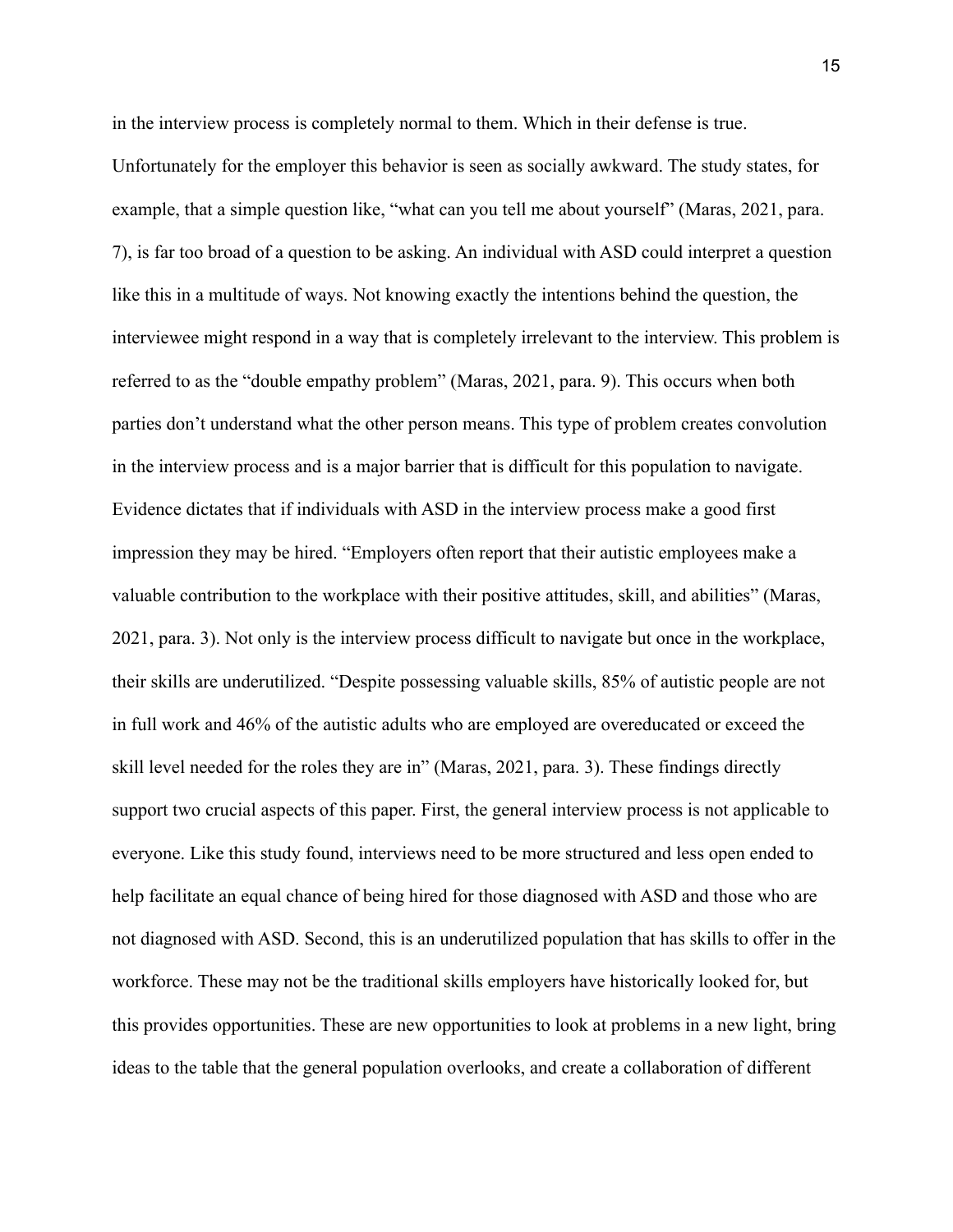minds to overcome unseen challenges. The story of Temple Grandin and how she revolutionized the meat industry comes to mind when contemplating the new possibilities that could arise from individuals with ASD in the workforce.

#### **Above Average Creativity**

Temple Grandin contributes a lot when addressing this disparity with regards to individuals with ASD in the workplace. Her accomplishments revolutionized the meat industry. Temple Grandin, a world wide recognized professor, forever changed the treatment of livestock in the meat industry. She was awarded top, "100 Most Influential People in the World" (Kintzinger, 2016, para. 2), by Time Magazine in 2010. Grandin was diagnosed with ASD when she was four years old. Her ASD gave her the ability to look at the world in the same light as the livestock she would help later on in life. Grandin crawled on all fours through a meat processing plant just like a cow would have done. She saw and noticed things that never would have occurred to the average employee. Through her designs she created a safer and more peaceful facility for the animals as well as the workers. From start to finish she improved the process which resulted in a higher quality end product. Her vision began spreading across North America and even further to factories around the world. This is a remarkable example of just one individual diagnosed with ASD and her impact on an entire industry. Imagine what would be achievable with the 5.6 million unemployed adults with ASD being a part of the workforce. The possibilities are endless. This is a clear and concise reason why the interview process must be more accommodating to those who struggle with it. With a revamped interview process governed towards those diagnosed with ASD, society would be able to tap into an entirely new creative perspective.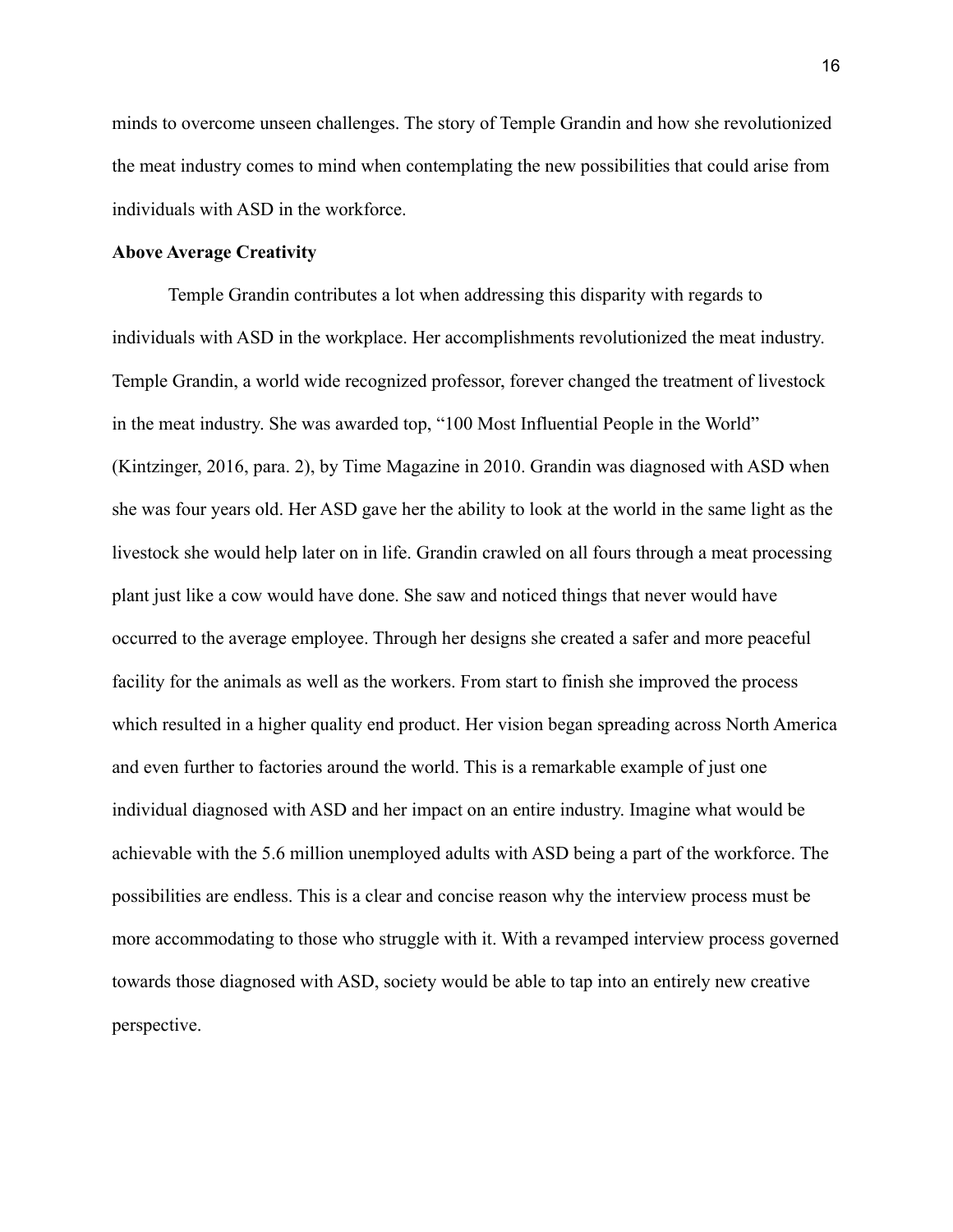#### **Ability to Maintain Employment**

To further strengthen the argument that adults with ASD would be valuable assets in the workforce, Wehman et al. conducted a study to look at their ability to gain and maintain employment. With the necessary support and guidance, 63 out of 64 individuals in the study were able to secure employment and maintain employment as well. Over the 5 year span of the study, the individuals also expressed a decrease in a need for further support. These individuals gained employment through competitive integrated employment (CIE). According to Wehman et al. 77% of the individuals in this study had never been employed before. This speaks to the resilience and determination expressed by adults with ASD to be a part of the workforce. Wehman et al. highlights the process that was executed in this study to make this job search for employment so successful. The potential employee, also known as the adult with ASD, worked alongside an employment specialist to create a list of needs from the desired employer that matched the skills possessed by the potential employee. This process was made possible by the Workforce Innovation and Opportunities Act (WIOA). The WIOA used techniques such as supported employment (SE) and customized employment (CE) to make their clients successful in securing employment. Wehman et al. goes on to say that the earlier the individual is when they start gaining work experience, the better they will be in the future. Adults with ASD given the right support, tools, and opportunities have proven that they are valuable assets within the workforce. They may require a little more assistance obtaining a job and getting familiar with what is being asked of them in their placement than someone not diagnosed with ASD. With guidance and coaching they can perform the necessary requirements to maintain employment.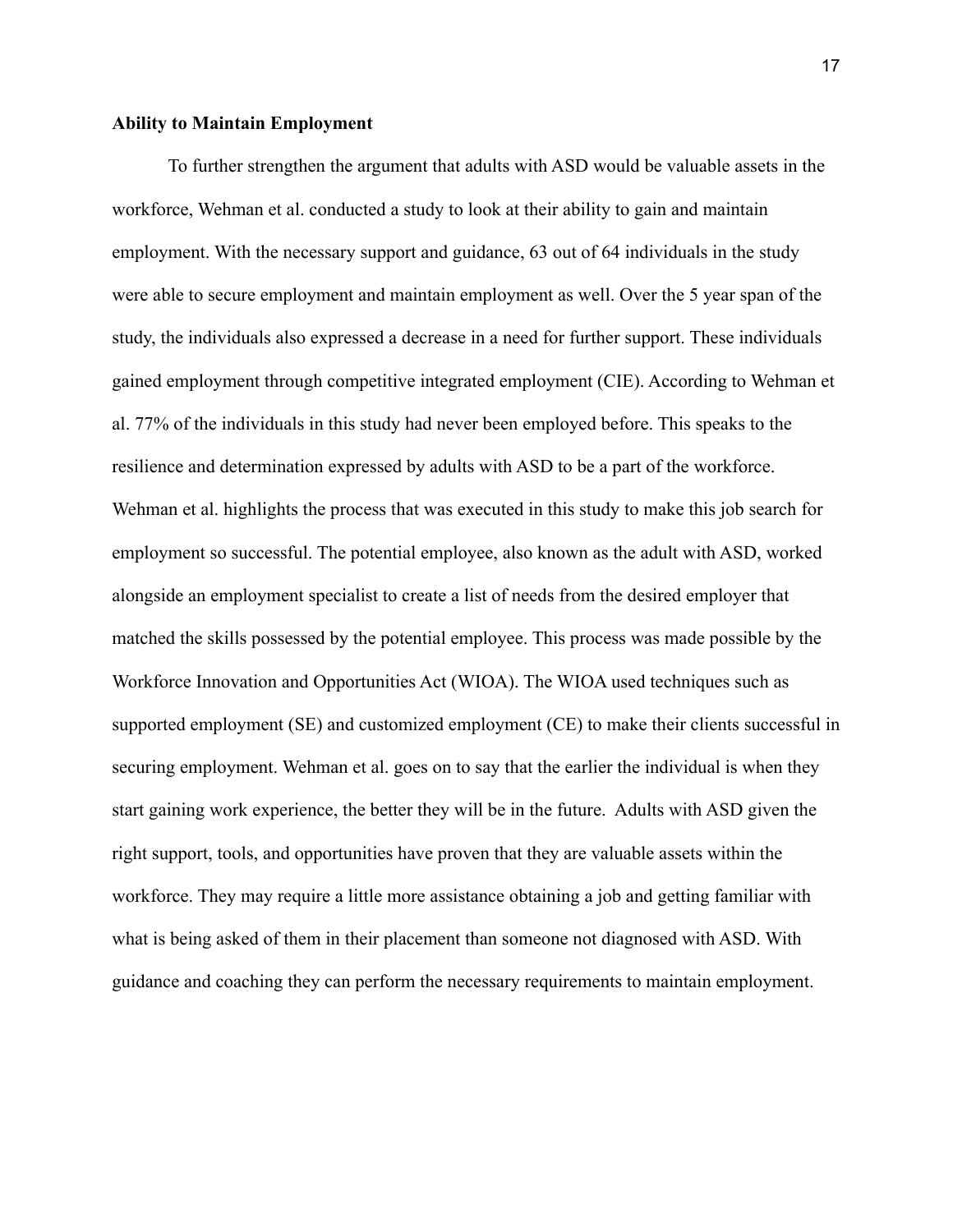### **Method**

### **Data Collection**

To begin my research for this project, I began by looking at the CSUMB Library Database. I already knew I would be focusing on the Autism Spectrum Disorder and the job interview process. I began searching the library database by looking up general information about ASD to give some background about the diagnosis. I looked at the age of onset, prevalence, comorbidity rates, medications, treatments, changes in the diagnosis over the years, description of symptoms, and behaviors associated with the diagnosis. The DSM-5 was also helpful in detailing the history of this diagnosis. ASD is a well documented diagnosis which provided me with useful information. After establishing the history and background of ASD, I moved on to looking at the interview process and adults with ASD. For this portion of the research, I searched terms such as; "ASD and job interviews, adults with ASD and employment, adults with ASD and social awkwardness, and ASD and public awareness". I also searched the internet for prominent people related to this project. This search contained doctors, writers, and individuals with the diagnosis that had major impacts on the world. Once I gathered sufficient information, I began drafting my paper. One area of this project that will be difficult to replicate is my own personal knowledge and experience with this diagnosis. I have worked with children with ASD for over 10 years. These experiences gave me insight to the diagnosis that one can not get from reading previous studies or research. The idea for this paper was sparked by a recent 60 Minutes story delivered by Anderson Cooper. Cooper highlights the struggles faced by individuals with ASD and how workplaces are changing to help incorporate this population.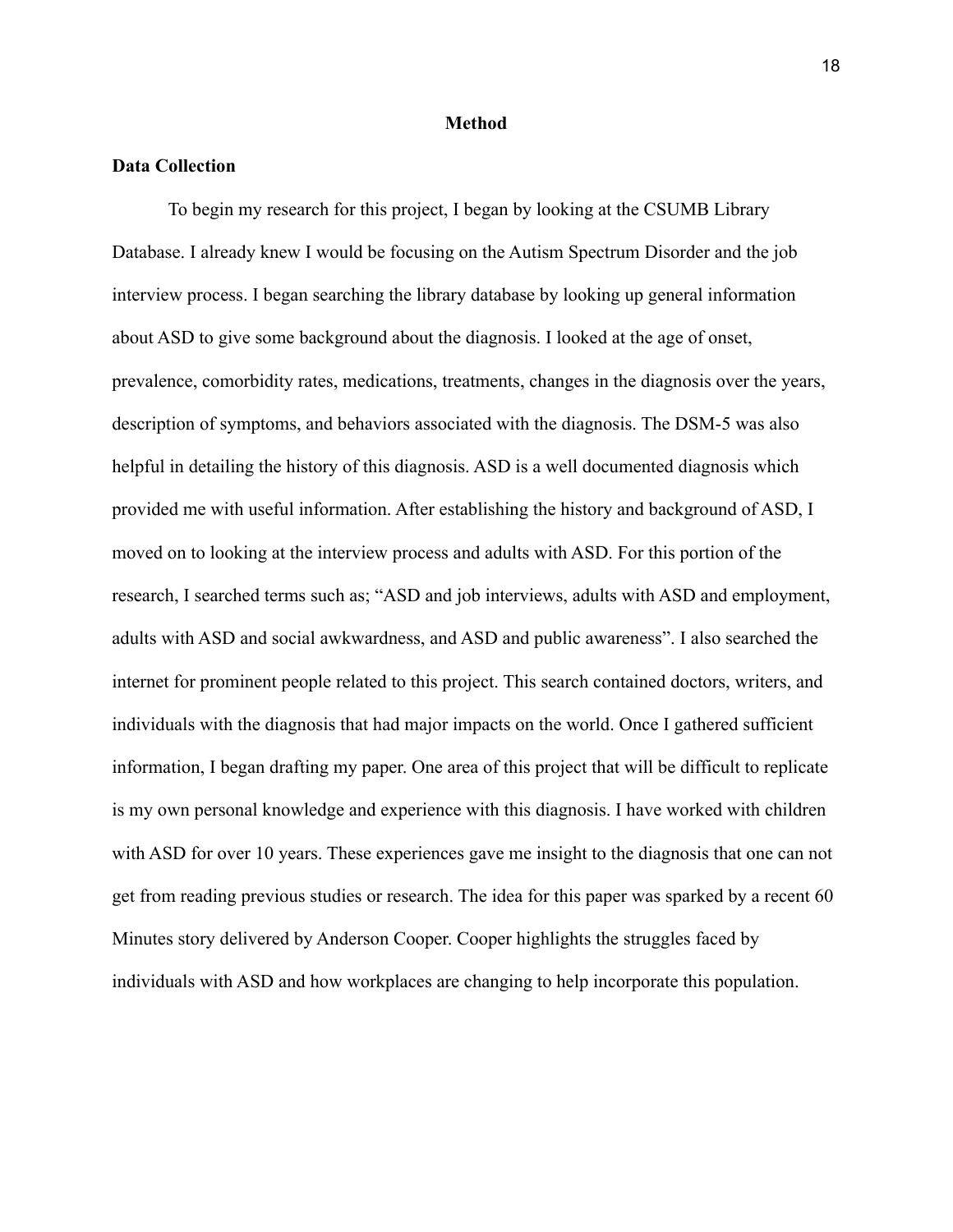## **Methodology: Review of Literature**

To select the data I used to write this literature review, I had specific criteria that I focused on to conduct my research. I started with a general history and overview of this diagnosis to provide background to unfamiliar readers. This part pertained to the DSM-5 along with scholarly journals and accounts. Next, I began looking for data involving adults with ASD and their employment. I disregarded studies, surveys, observations etc. conducted outside of the United States. I choose to do this because I am solely focusing on the ASD unemployment rate in the United States and what is being done here. I also excluded studies that occurred before 2010. I wanted to be sure to only include recent relevant information pertaining to ASD. ASD is defined and looked at much differently than years in the past. To help find my selection of data I asked 3 pertinent questions to see if the information provided by the article was applicable to my paper. I started with, "Does this article highlight the difficulties of the job interview process for adults with ASD"? Next, I asked, "Does the article conclude that adults with ASD present socially awkward behaviors"? Lastly, "Did the article find that adults with ASD and their social awkwardness prevent them from being hired"?

#### **Discussion**

#### **Social Significance**

The focus of this paper is to look at individuals with ASD in a different light in the workforce. The goal of this paper is to answer the question; With advancements in awareness with ASD, how will those diagnosed with Autism Spectrum Disorder be incorporated into the workforce in the future? This problem is socially significant because currently there are 5.6 million adults with ASD that are unemployed. These people may be overlooked because of their social awkwardness, inability to read social cues, and their overly emotional responses. These are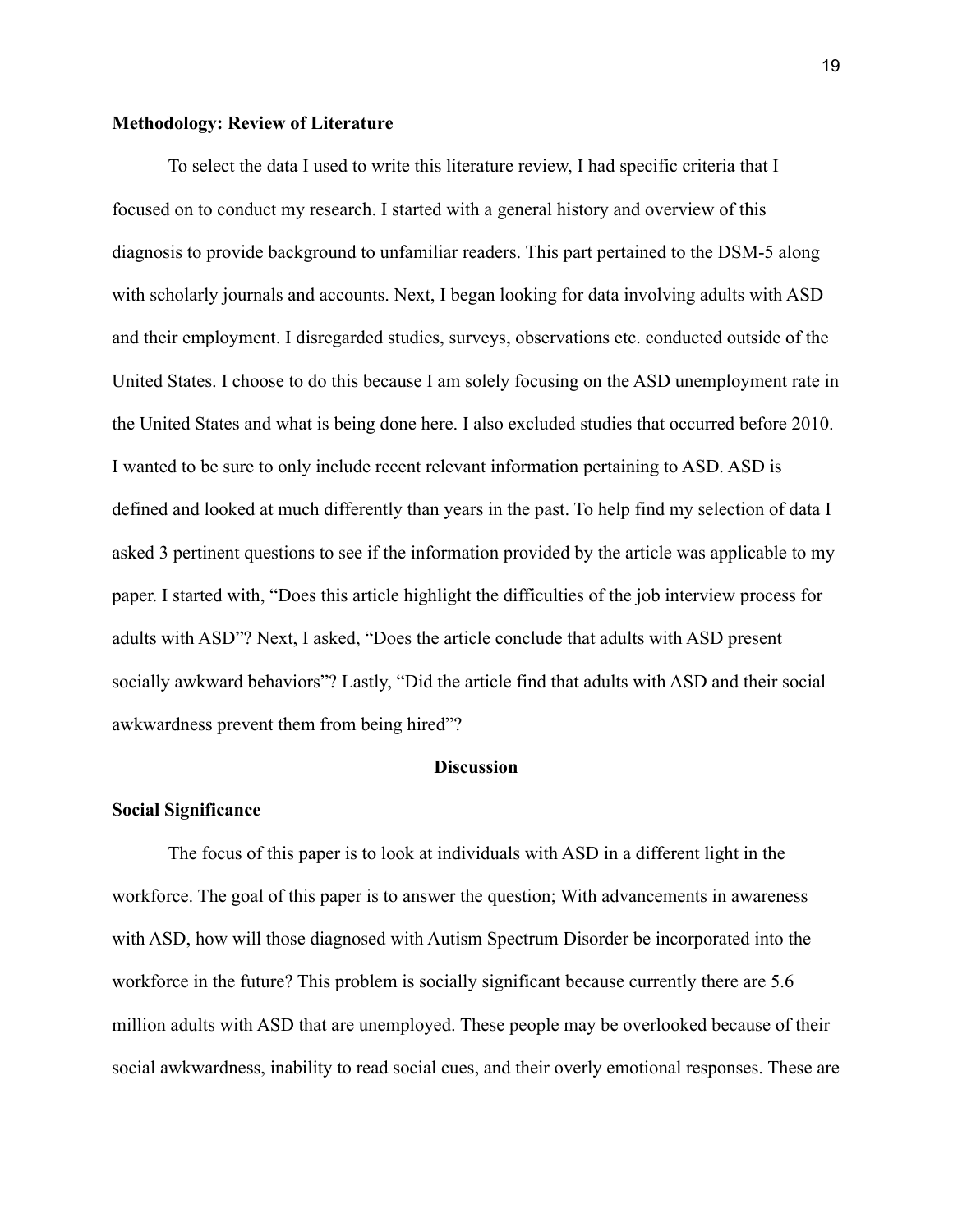individuals who want to work and have something entirely different to bring to their job. They don't want to be seen as unemployable. They want to live just like anyone who is not diagnosed with ASD. With the knowledge and research we have now, we know that ASD diagnoses have continued to rise over the years. With the rate of diagnoses continuing to rise, there will be more unemployed adults with ASD. I am passionate about this problem. I have spent over 10 years of my life dedicated to working with special needs children. A large chunk of this time was devoted to working with children diagnosed with ASD. This was an amazing experience for me that I hold near and dear to my heart. I worked with a student with ASD for 5 years in their school setting as well at home. I can proudly say I made a major impact on this child's life. They were able to transition to not needing a one-on-one aide because of my hardwork and dedication. I was able to learn the range of what this diagnosis can look like. The most amazing part was seeing how the student's brain worked. Their ability to compartmentalize information was something I had never seen before. I wish to take what I have learned from working with my students and my schooling to help bring more individuals with ASD into the workplace. I believe individuals with ASD have far more to offer than what the general population gives them credit for. Given the right tools and opportunities this group of people may astound their employers.

## **Fields of Inquiry**

The fields of inquiry that address my research question are; studies and trends relating to individuals diagnosed with ASD, the history of the diagnosis ASD, the interview process and how it does not facilitate a fair success rate of employment for them as well as employers, and what is being done to incorporate this population into the workforce.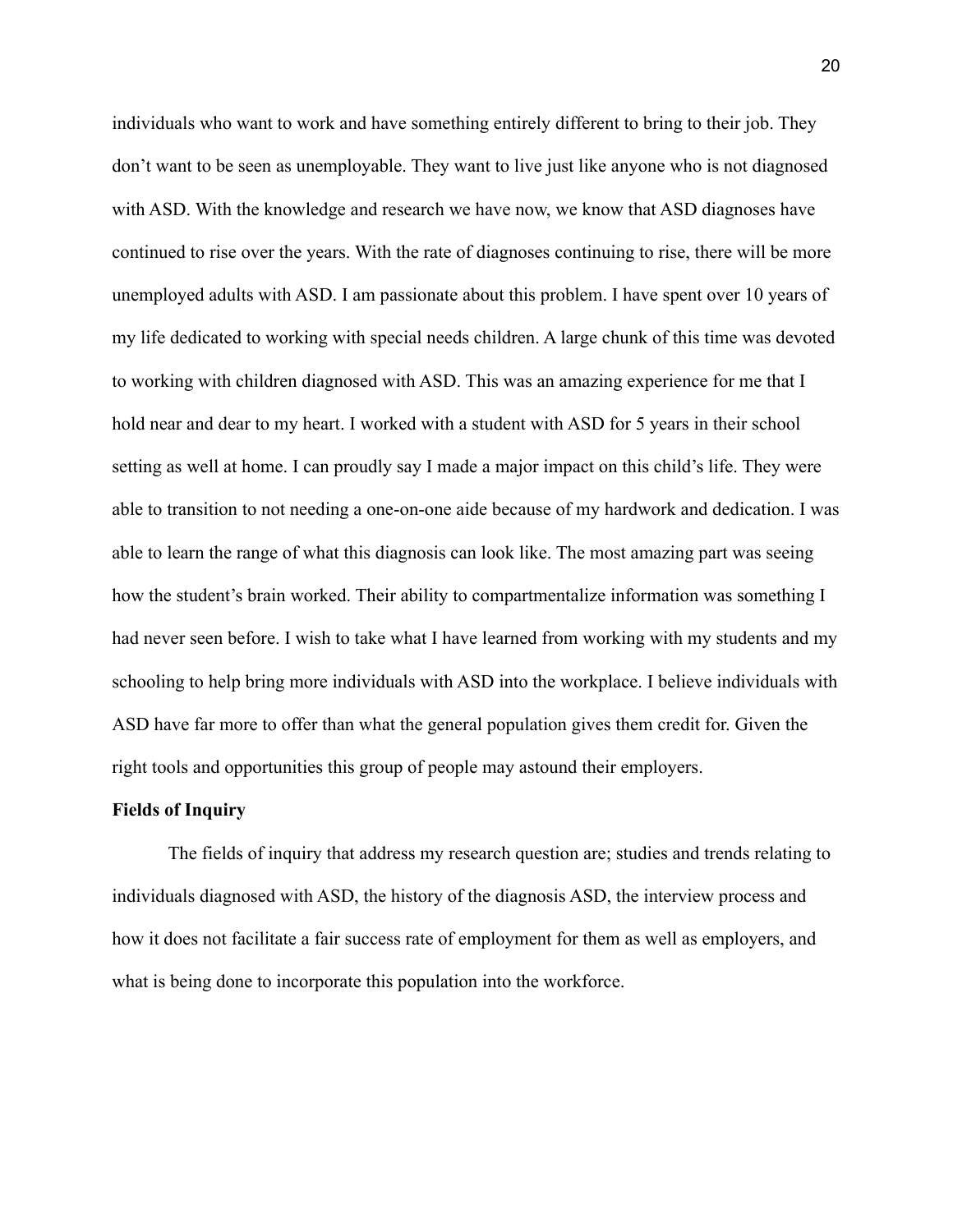## **Influential Organizations, Scholars, and Articles**

The organization, Autism Society, is a community based program focused on inclusivity. Autism Society's goal is "acceptance", not changing individuals with ASD to fit into a system. This is a national organization working alongside federal lawmakers to change "Autism Awareness Month" to "Autism Acceptance Month". They believe that "words matter", which is exactly why they aim to rename the month. This organization's goals include; "improved support and opportunities in education, employment, accessible housing, affordable health care, and comprehensive long-term services and supports" (Autism Society, paragraph 2). This organization was founded in 1965. Over the years they have provided support to over 620,000 individuals annually. This is a prominent organization that believes in the proper acceptance of individuals with ASD in their community. The ASD community should not have to fit into a world that was not built for them. They should be accepted and included in society for who they are.

Another prominent organization worth noting is Autistic Self Advocacy Network (ASAN). One powerful aspect this organization strongly focuses on is, "Identity-First Language'' (ASAN). This idea refers to how society addresses individuals with ASD. The idea behind this is that people are not defined by their diagnosis, just like you would refer to someone diagnosed with cancer as, "people with cancer" rather than "cancerous people" (Brown, paragraph 9). This terminology is more politically correct and does not label the individual. Ideas like these are important in gaining acceptance for individuals with ASD in the community.

An influential scholar by the name of Paul Wehman, conducted a study called "Employment for Adults with Autism Spectrum Disorder", in 2016. This was a recent study conducted that directly related to the overall theme of this paper. This study selected individuals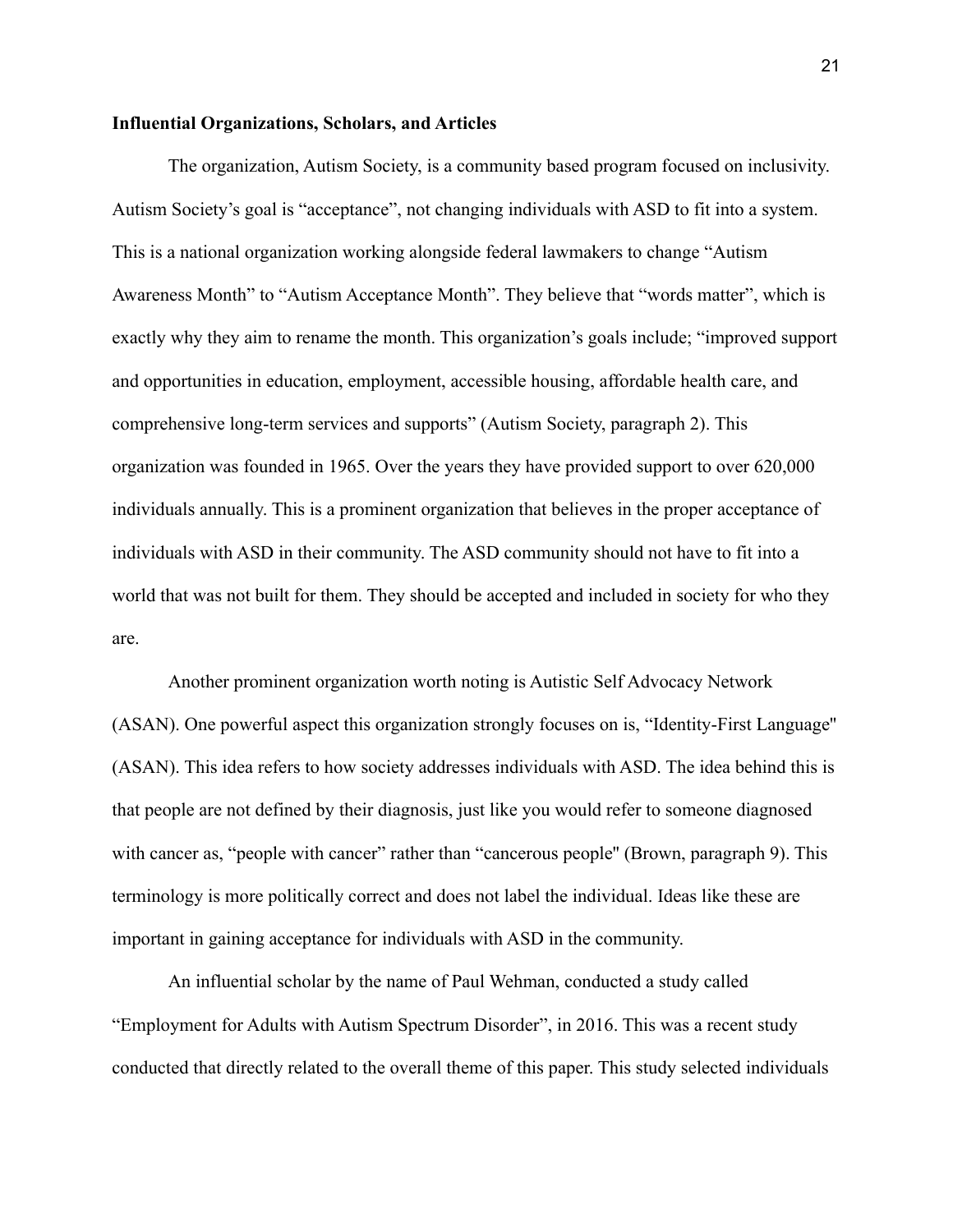with ASD to help facilitate their employment along with supports in the workplace to measure their ability to maintain employment. Employment specialists worked with the adults with ASD and their employers to evaluate skills that related to their job and the best placement for them in the company. The study had a 98% success rate for the individuals with ASD maintaining their employment. The study also found these individuals needed less and less support as time went on. This study depicts the success of having adults with ASD in the workplace.

Another influential scholar worth noting is Calvin Solomon. He published a study in 2020 called, "Autism and Employment: Implications for Employers and Adults with ASD". Solomon focused on disadvantages possessed by adults with ASD when applying for a job. The findings from this study are relevant to this paper and contains valuable information for how the interview process can be changed. Solomon also acknowledges the strengths possessed by these individuals and how they are valuable assets to have in the workplace.

Katie Maras is the final influential scholar worth discussing. Maras published her study in 2021 titled, "Ameliorating the Disadvantages for Autistic Job Seekers". This article compared and contrasted 25 adults with ASD and without ASD. Maras recruited employment experts to evaluate the individuals on how well they presented themselves during the interview process. Maras highlighted the flaws of the job interview process and how it could be restructured to be more inclusive. This article is recent as well as relevant to this paper. The insight provided by Maras should be noted for future direction on how job interviews can be more accepting to those with ASD.

Medical News Today published a recent article on April 16th, 2021 focusing on current research associated with ASD. The author, Kimberly Drake, delivers a well written article focused on; "Exploring contributing factors, current research on genes, investigating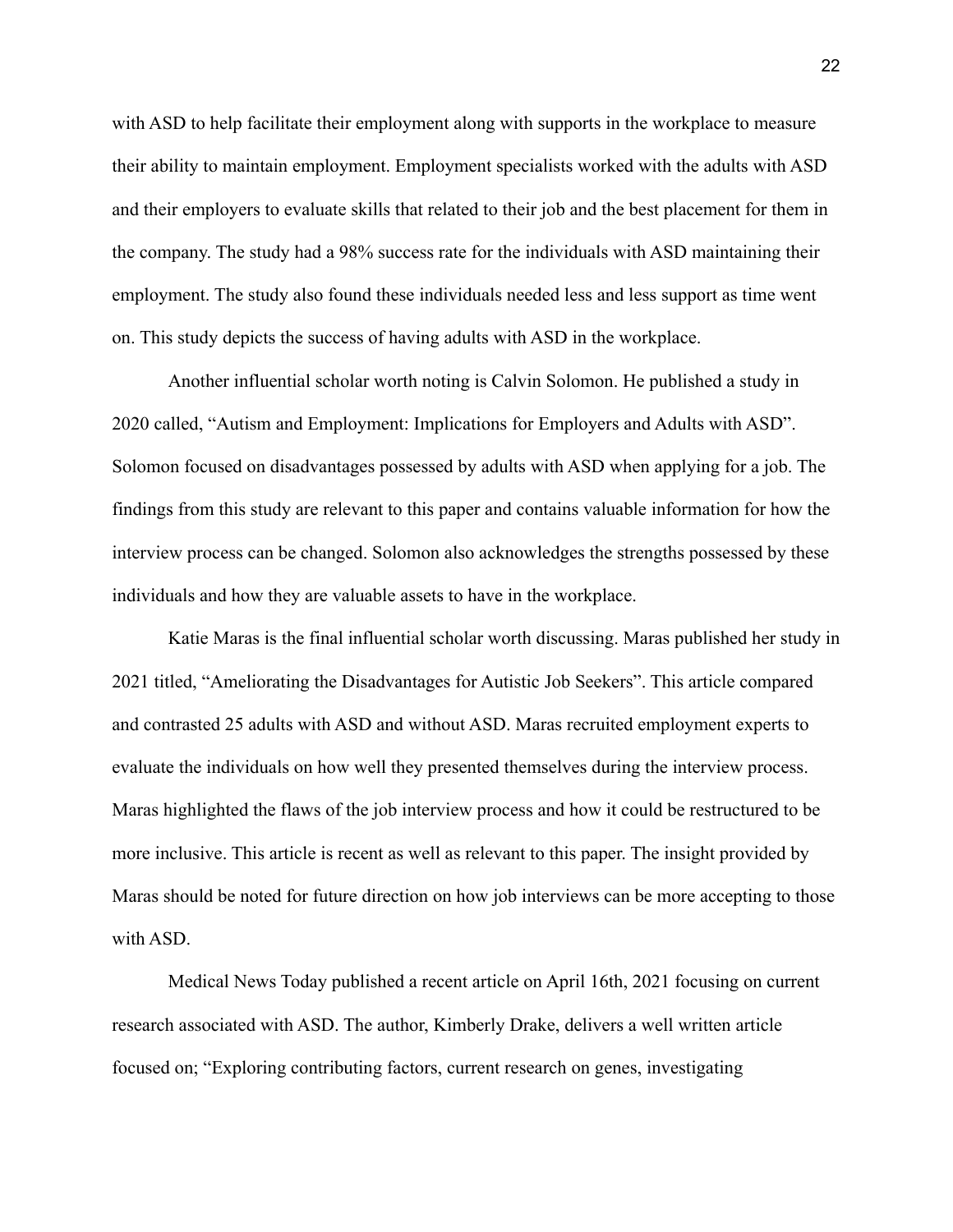neurological factors, autism and the gut microbiome, and new directions of diagnostics and testing" (Drake, 2021). This is leading edge information regarding the future of ASD.

Although we have moved on from the term Asperbergers, the book; Very Late Diagnosis of Asperger Syndrome: Autism Spectrum Disorder still contains valuable information in regards to this diagnosis. This book was written by Philip Wylie in 2014. Seven years later, this book still highlights important aspects of diagnosing adults with ASD.

Temple Grandin is an important individual when discussing the power of getting more individuals diagnosed with ASD into the workforce. She is an individual diagnosed with ASD that proved to be a valuable asset in the workforce. Due to her ability to see things in a different perspective, she revolutionized the meat industry. She was able to exponentially decrease the amount of cortisol released by the animals before they are killed. Therefore producing a better tasting product. She also helped to create a more humane code of conduct for major meat producing companies. This type of creativity may not be achievable by the average person. It took an above average person to think outside the box to change an industry for the better. Not every adult with ASD is going to revolutionize an industry. Given the right tools for success along with an equal chance at being hired, those diagnosed with ASD hold the potential to have an impact in their job. This idea can be applied to this paper. The workplace needs help looking at existing problems from a fresh perspective, possibly fresh perspectives that can be shown to the world by individuals with ASD. This does not mean this will be the same for every adult with ASD entering the workforce, nor will it be expected of them to influence an entire industry. To be able to show a young child with ASD what is achievable in the workforce, Grandin's story might be the one to tell. Her story might be the motivation they need.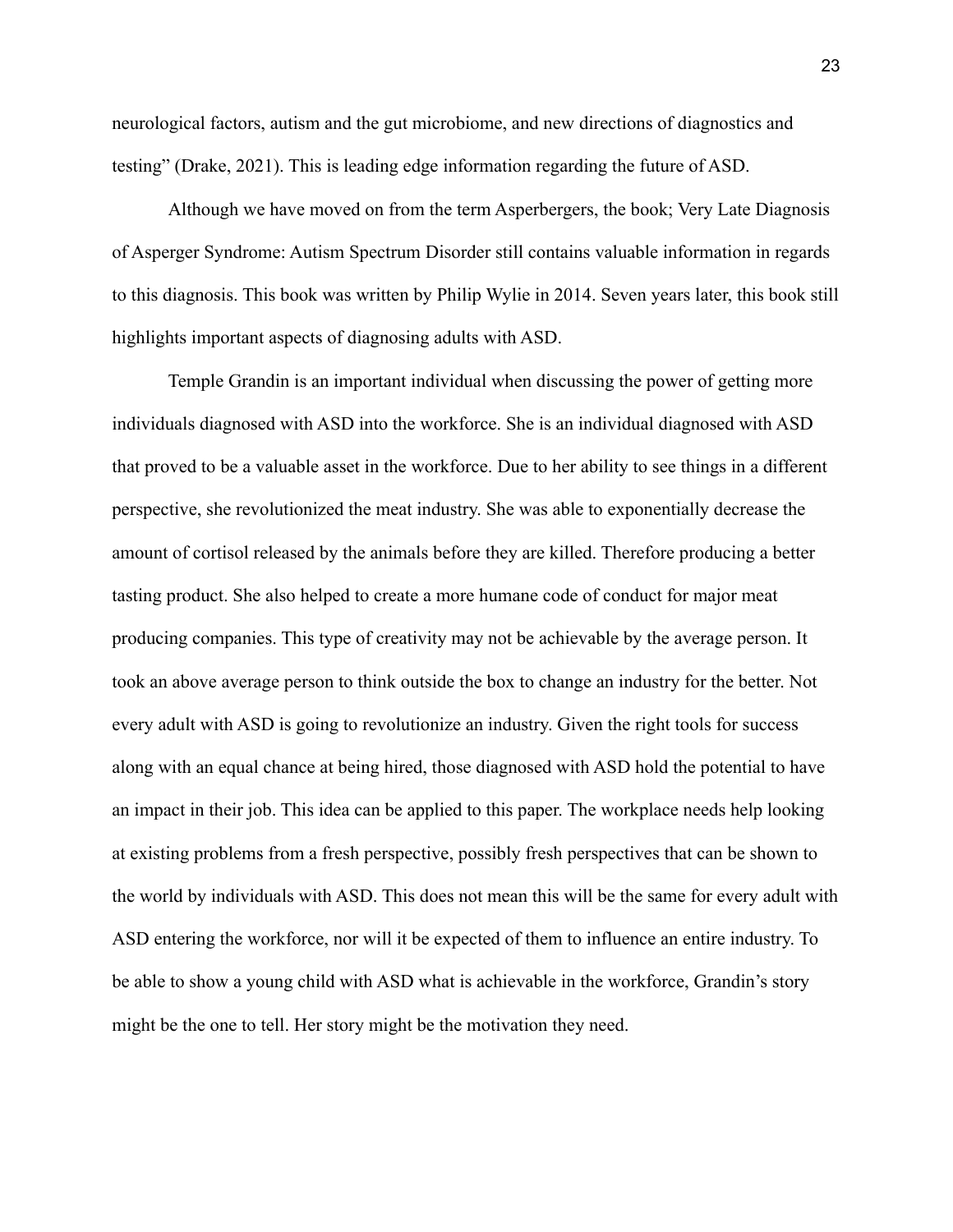### **Analyzing the Articles**

The first eight articles reviewed and included did not answer the questions regarding the overall theme of this paper. These articles were used to illustrate the diagnosis and give the reader the proper information to understand the diagnosis. These articles included; information from the DSM-5 (APA), Elfleih et al. 2021, The NIH, Satterstrom et al. 2019, Hyman et al. 2013, The Mayo Clinic (2018), Cervantes et al. 2020, and The CDC (2020). The article presented by Dillenbuger et al. does not answer the questions pertaining to how I selected my articles. This article was included as a baseline of understanding by the general public and ASD. The article discussed the strengths and weaknesses associated with ASD as understood by the public. I thought this was a good starting point by depicting the challenges faced by adults with ASD and the job interview process. This article was included to show the public's disconnect between their understanding of ASD and how the interview process is an obstacle. Mara's et al. study answered all of the questions that I asked to evaluate the substance of the article. This article included data on the difficulties of the interview process, explained the socially awkward behaviors exhibited, and how these behaviors are preventing adults with ASD from being hired. I included an article written on Temple Grandin by Kitzinger of Forbes Magazine. This article answered the question regarding adults with ASD and their social awkwardness. Kitzinger highlights the struggles faced by Temple Grandin due to her behavioral mannerisms. Though Grandin is not seen in the best light by the ASD community, there is no denying her story of success when faced by adversity, which countless adults with ASD experience. I thought it was important to include her story in my paper because she had an impactful influence on an entire industry. Solomon's et al. article was included in this paper because it answered two of the questions that were used to evaluate the related information. The article presents the difficulties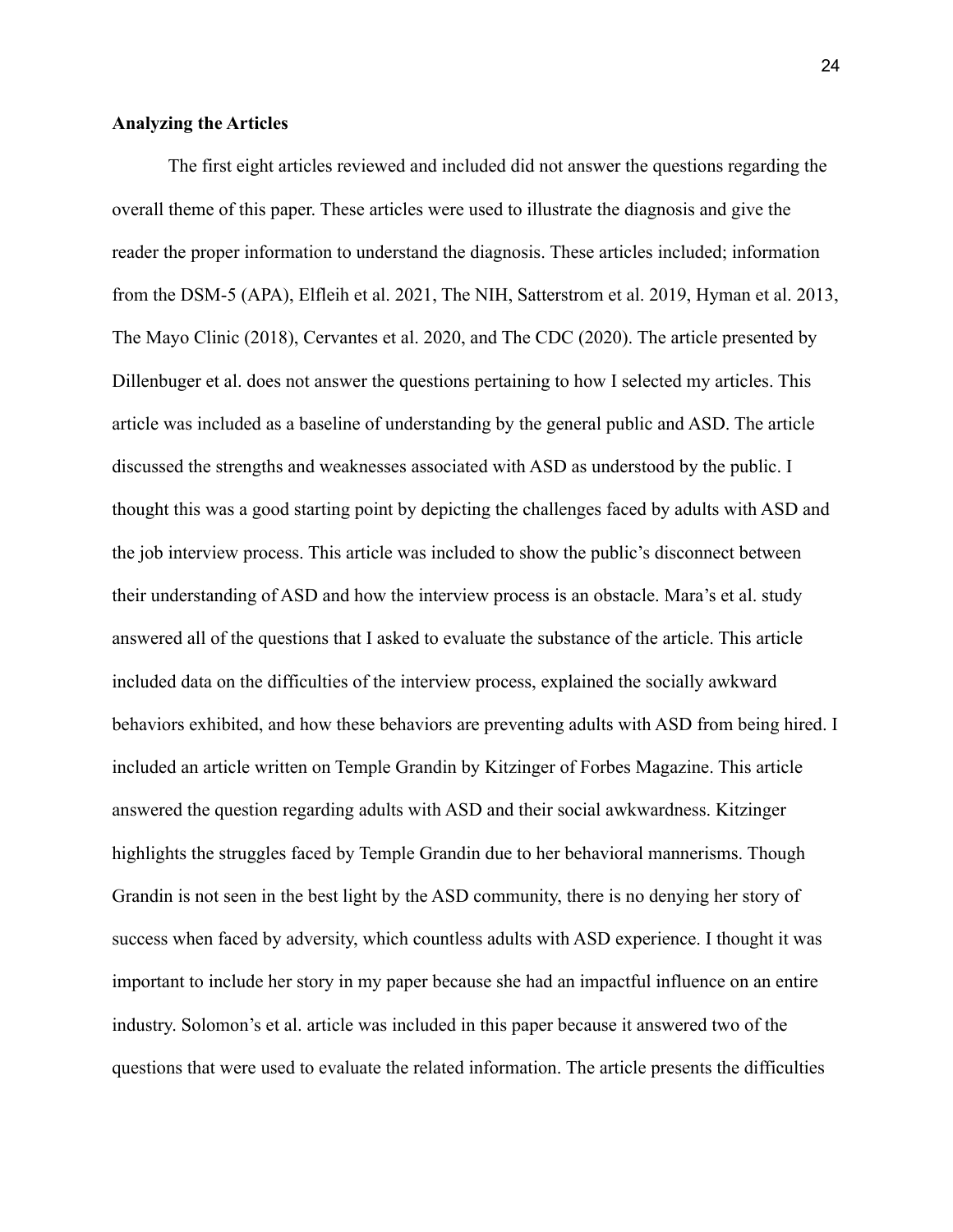for adults with ASD and navigating the interview process. The article elaborates how socially awkward behaviors are preventing adults with ASD from securing employment. The article promotes positive aspects of employing adults with ASD in the workplace. Solomon et al states that they are, "extremely efficient, trustworthy, reliable, and cost effective employees". The last article I included in this paper was conducted by Wehman et al. This article does not answer any of the necessary questions but holds value nonetheless. This article was included because it explains when adults with ASD are provided with the necessary tools to gain employment, they are able to maintain employment and perform the necessary skills asked of them. The study surveyed 64 individuals with ASD over a 5 year time span and 63 out of 64 remained employed the entire time.

## **Conclusion**

The findings from this paper clearly present existing issues regarding the interview process and adults with ASD. The interview process is a major barrier preventing this group of individuals from obtaining employment. The interview process must be reconstructed to be more inclusive for this population. Adults with ASD present socially awkward behaviors during the process that deter employers from hiring them.

Employers need to work with the ASD community to find a common ground to support them in the hiring process. Job interviews can be easily changed by presenting interview questions to the individuals beforehand. By doing this, these individuals can be more prepared and know what to expect during the interview process. This may lessen social anxiety for the adults with ASD applying for the job. Another alternative described in the paper is employment agencies working with potential employers on how both parties can benefit by hiring adults with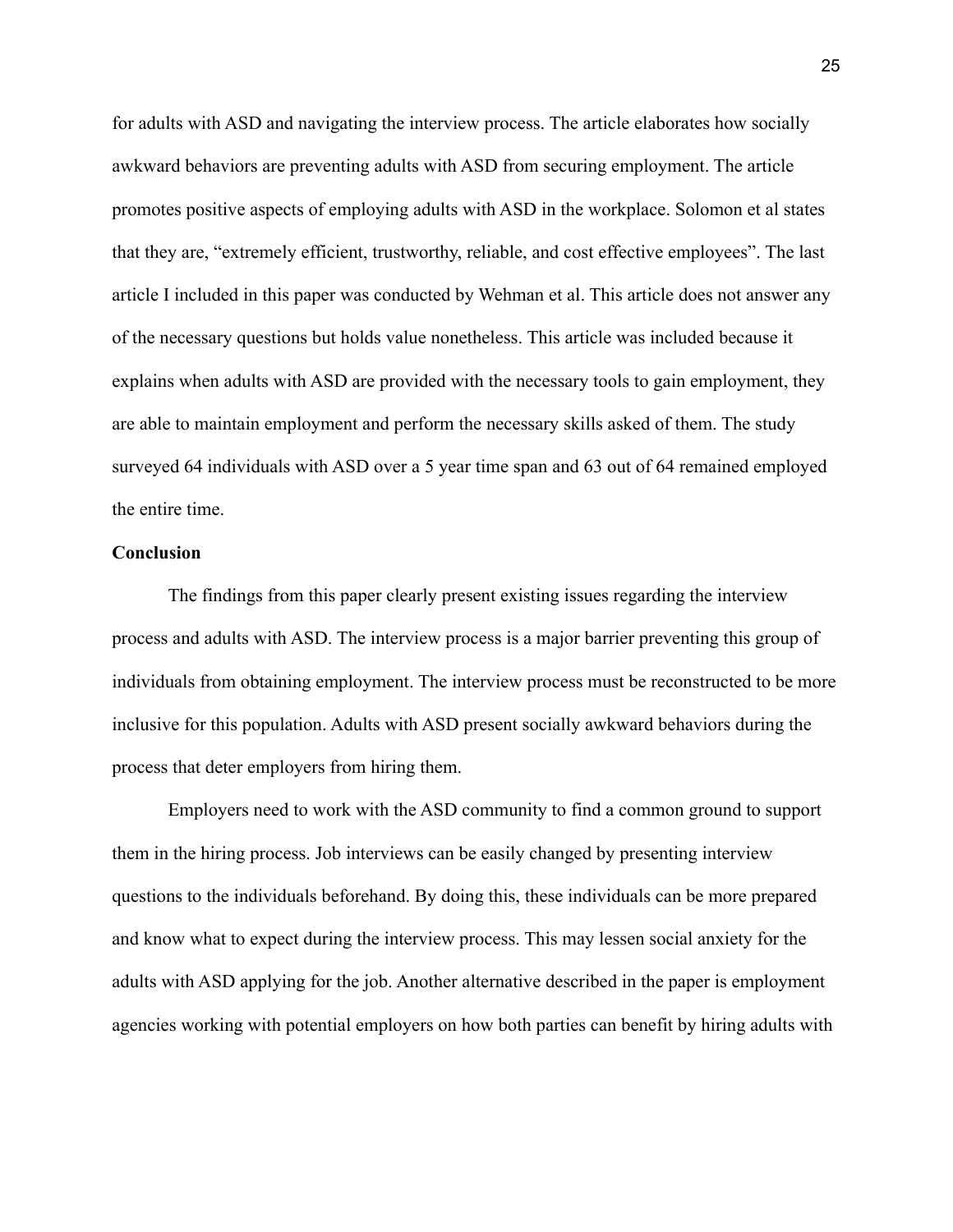ASD. This may create a more inclusive workplace and help lower the high unemployment rate that exists among adults with ASD.

### **Limitations**

There existed limitations throughout the process of conducting my research. An area of improvement that would have strengthened this paper would have been first hand account interviews. It would have been valuable to include interviews by adults with ASD and their experiences with the job interview process. This would deliver insight to specific areas of job interviews and how they could be altered to be more inclusive. Including interviews from employers who conducted the hiring process with these individuals with ASD, would have been beneficial as well. Having both sides of the job interview process in detail from the two parties would give the ability to compare and contrast, thus giving more understanding on both sides.

Another area that I was limited on was time. This paper is a graduation capstone project. We were allotted 4 months to research the necessary information and draft a presentable finished product. Ideally, to conduct a more thorough study one would need a longer time period. I believe I have scratched the surface of this issue. With more time I would have been able to dig deeper to draw out more valuable information.

Lastly, this paper was done consisting of one individual doing the work. In other studies there are multiple researchers conducting the study. That way there would be different ideas and perspectives incorporated into the paper. This would provide diversity within the paper and result in a wider lens to deliver an answer to this issue. Having more people take part in the study helps with the limitation on time. More work can get done in a shorter amount of time with more researchers.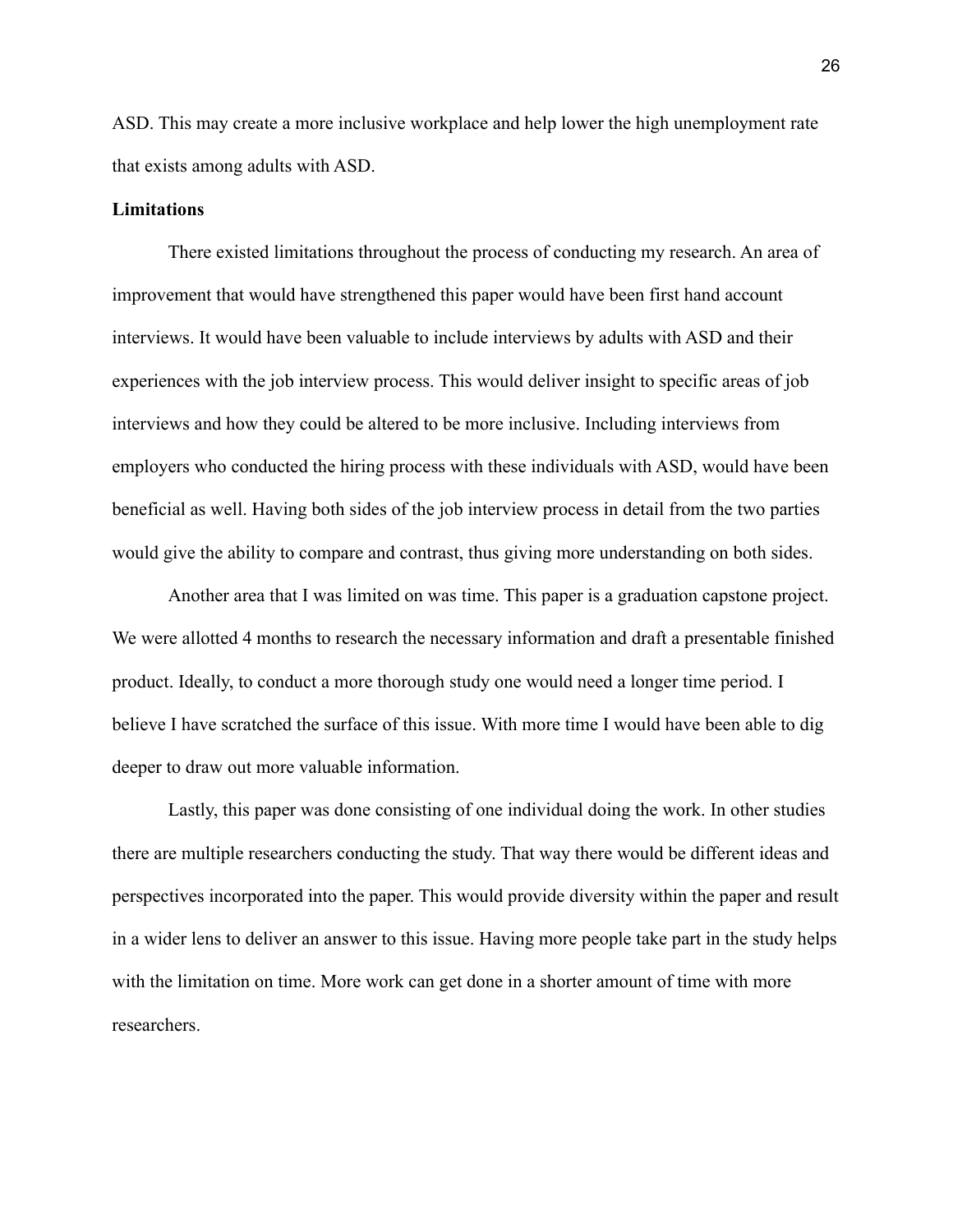## **Delimitations**

I set several delimitations for this study. The first one I set was for where the studies were conducted. I choose not to include any studies outside of the United States. I did this because I wanted to focus on the unemployment rate of adults with ASD in the United States. Other countries might have different outlooks on this issue and I did not want to present any disagreements between countries. Another aspect I focused on was only including research after 2010. I wanted my paper based on recent findings. I choose to focus on adults with ASD rather than adolescents. I did this because the unemployment rate I found was based on adults. I focused on changing the process of the interview instead of changing the individual to fit a cookie cutter expectation. I want to promote acceptance, change of the system, and inclusivity of those diagnosed with ASD.

## **Recommendations for Further Studies**

From the findings of this paper, we can conclude that the interview process must change to help incorporate adults with ASD into the workplace. There is ample opportunity for more research on the matter. One area worth looking into is finding the best way to interview adults with ASD. It is clear that the current process is not the appropriate approach. Conducting a study to pinpoint a few different approaches would be beneficial. One approach would be for employers to create skill and performance based tasks for applicants to complete. This could eliminate the social anxiety aspect and prevent socially awkward interactions from occurring during the interview process. It would be important to include adults with ASD in this process to find and fulfill their needs on how this process can change for the better.

Another recommendation for further research would be to look into areas where workplaces lack support for these individuals. If those not diagnosed with ASD feel supported in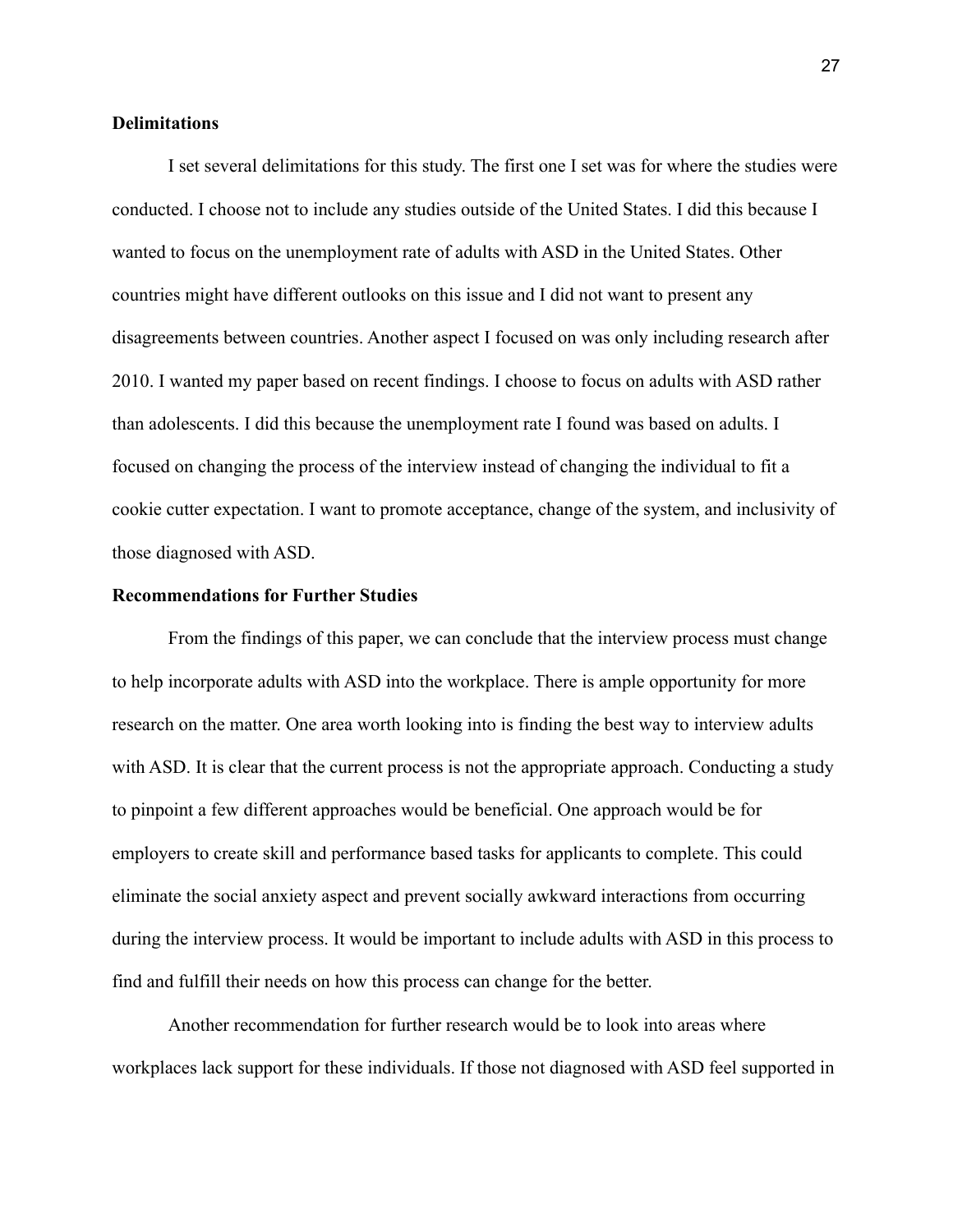the workplace, then those diagnosed with ASD should feel the same way. Individuals with ASD can exhibit sensory issues that could potentially affect their performance on the job. Sensory issues can include a noisy environment, too bright, off putting bright colors, and even textures of surfaces. Not all individuals with ASD exhibit these sensory overloads, but it is worth noting. By looking into this, not only adults with ASD benefit, but potentially other employees would benefit. This research could facilitate a more peaceful and enjoyable workplace, causing better work productivity from the entire staff.

The last area I will suggest for further research is how workplaces can be more inclusive and accepting of adults with ASD in general. Incorporating those with ASD goes beyond just the interview process. They need to feel comfortable and safe in their work environment. In general, awareness of ASD is high. But that does not mean there isn't room for improvement. Researching how these individuals can be further accepted and included in a work environment is important. Providing educational seminars on ASD within the workplace is worth further research. Companies are required to provide sexual harassment training and general codes of conduct. Providing trainings on understanding and acceptance of those with ASD is worth noting.

The implications of all of these recommendations hold benefits not only for individuals with ASD, but all individuals. Many would benefit from these ideas. We each have individual traits that make us unique. Not only individuals with ASD express social anxiety and awkwardness. Our entire society could potentially benefit from these recommendations. This would bring more awareness, understanding, and acceptance between employees and employers. Through future studies we could help facilitate growth throughout our society and workplace for everyone.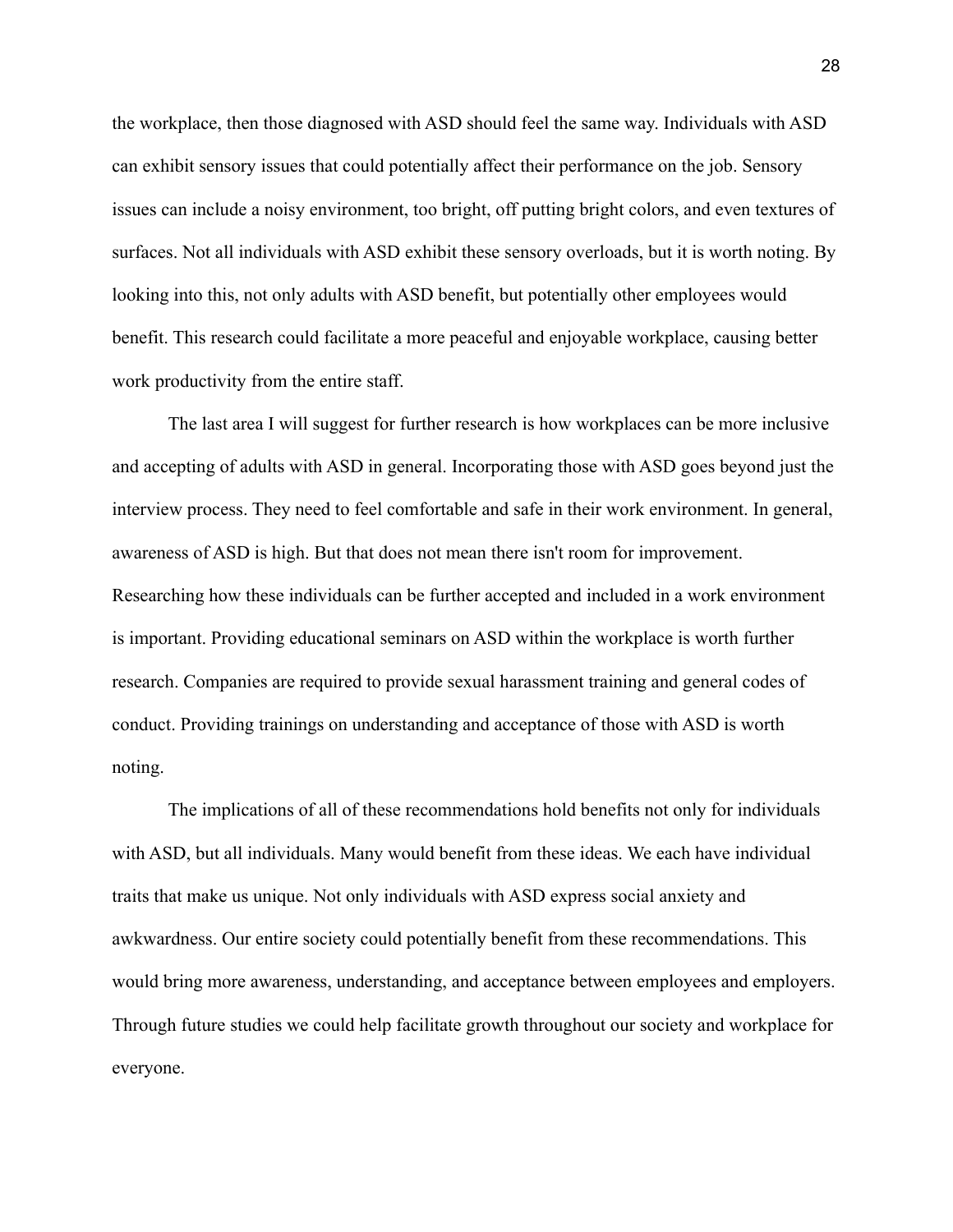#### **References**

- *About autism acceptance month*. Autism Society of America. (n.d.). Retrieved November 19, 2021, from https://www.autismacceptance.org/about-1.
- American Psychiatric Association. (2013). *Diagnostic and statistical manual of mental disorders* (5th ed.). https://doi.org/10.1176/appi.books.9780890425596
- Brown, L. (n.d.). *Identity-first language | autistic self advocacy network*. Retrieved November 19, 2021, from https://autisticadvocacy.org/about-asan/identity-first-language/.
- Centers for Disease Control and Prevention. (2019, September 23). *Treatment and Intervention Services for Autism Spectrum Disorder*. Centers for Disease Control and Prevention. https://www.cdc.gov/ncbddd/autism/treatment.html.
- Centers for Disease Control and Prevention. (2020, September 25). *Data & Statistics on Autism Spectrum Disorder*. Centers for Disease Control and Prevention. https://www.cdc.gov/ncbddd/autism/data.html.
- Cervantes, P.E., Matheis, M., Estabillo, J. *et al.* Trends Over a Decade in NIH Funding for Autism Spectrum Disorder Services Research. *J Autism Dev Disord* (2020). https://doi.org/10.1007/s10803-020-04746-3
- Dillenburger, K., Jordan, J. A., McKerr, L., Devine, P., & Keenan, M. (2013). Awareness and knowledge of autism and autism interventions: A general population survey. *Research in autism spectrum disorders*, *7*(12), 1558-1567.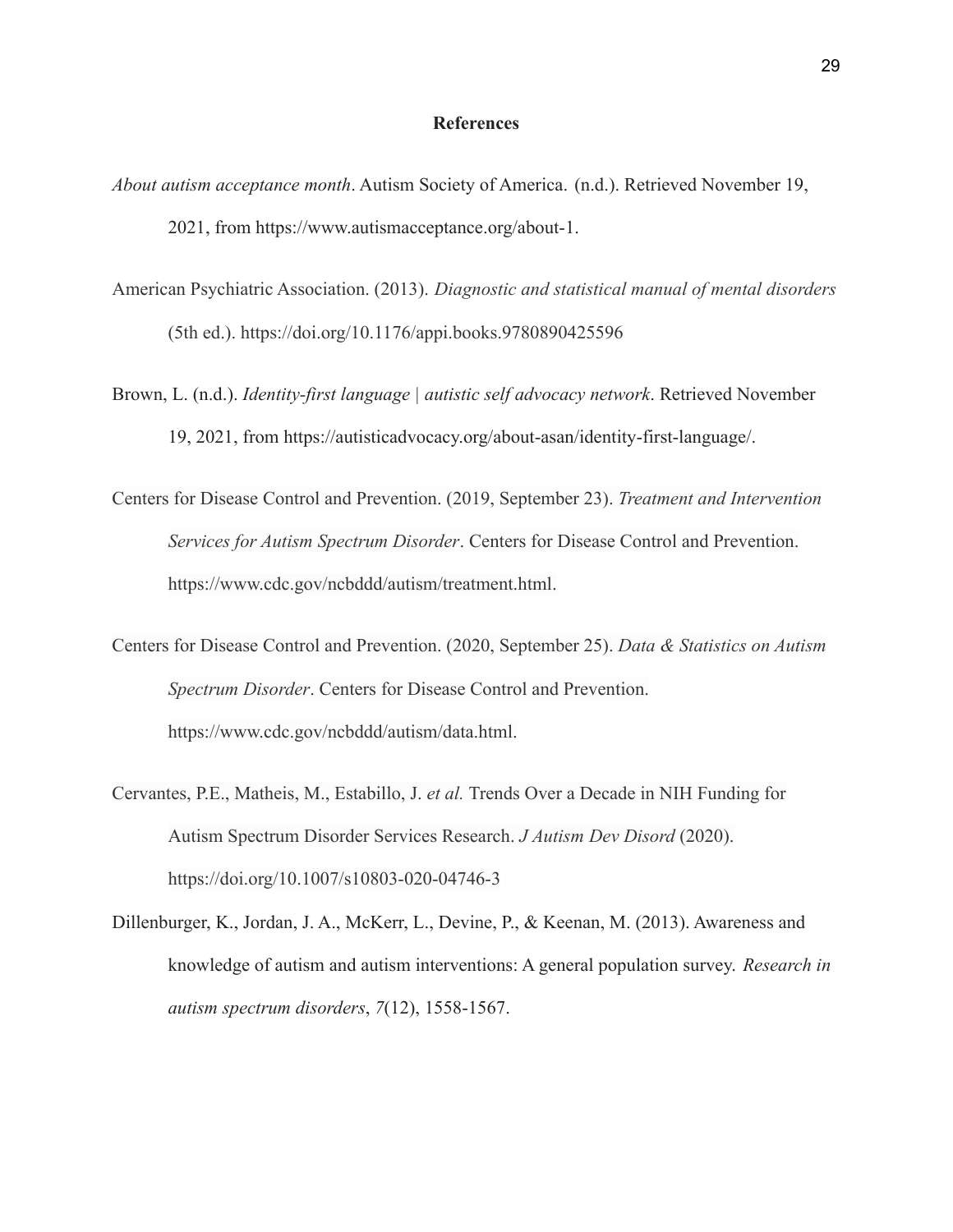- Dudley, K.M., Klinger, M.R., Meyer, A. *et al.* Understanding Service Usage and Needs for Adults with ASD: The Importance of Living Situation. *J Autism Dev Disord* 49, 556–568 (2019). https://doi-org.csumb.idm.oclc.org/10.1007/s10803-018-3729-0
- Elflein, J. (2021, June 14). *Autism rates among children by country*. Statista. https://www.statista.com/statistics/676354/autism-rate-among-children-select-countries-w orldwide/.
- Hendricks, D. (2010). Employment and adults with autism spectrum disorders: Challenges and strategies for success. *Journal of Vocational Rehabilitation*, *32*, 125-134.
- Hyman, S. L. (2013, June 4). *New DSM-5 includes changes to autism criteria*. American Academy of Pediatrics. https://www.aappublications.org/content/early/2013/06/04/aapnews.20130604-1.
- Kintzinger, S. (2016, March 10). *Cargill Brandvoice: How temple grandin changed the Food Industry Forever*. Forbes. Retrieved October 14, 2021, from https://www.forbes.com/sites/cargill/2016/01/25/temple-grandin/?sh=6448e0c73458.
- Maras, K., Norris, J. E., Nicholson, J., Heasman, B., Remington, A., & Crane, L. (2021). Ameliorating the disadvantage for autistic job seekers: An initial evaluation of adapted employment interview questions. *Autism*, *25*(4), 1060–1075. https://doi.org/10.1177/1362361320981319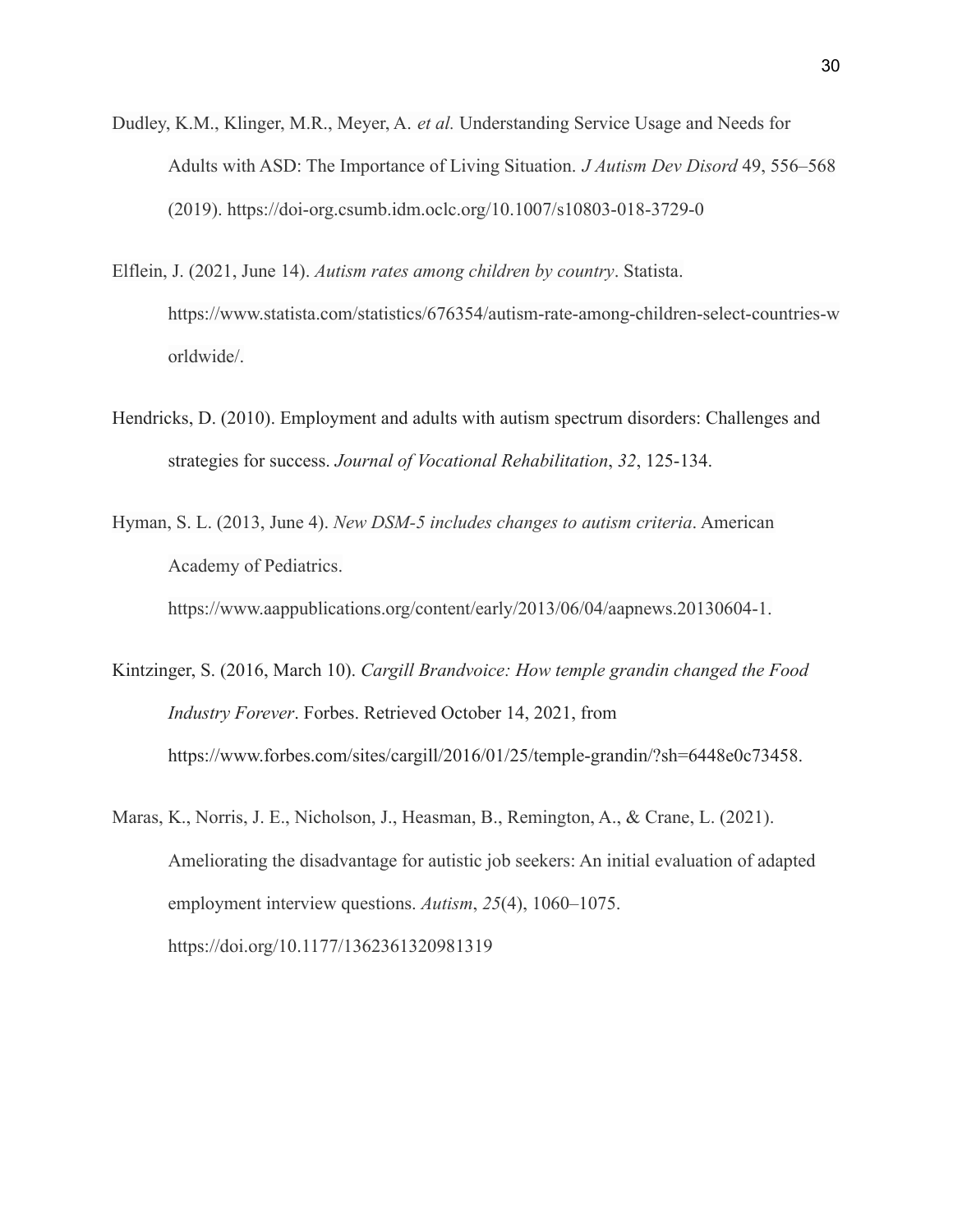- Mayo Foundation for Medical Education and Research. (2018, January 6). *Autism spectrum disorder*. Mayo Clinic. Retrieved November 21, 2021, from https://www.mayoclinic.org/diseases-conditions/autism-spectrum-disorder/symptoms-cau ses/syc-20352928.
- Palumbo, J. (2021, April 27). *Why autism speaks is encouraging companies to hire those on the autistic spectrum*. Forbes. Retrieved September 12, 2021, from https://www.forbes.com/sites/jenniferpalumbo/2021/04/27/why-autism-speaks-is-encoura ging-companies-to-hire-those-on-the-autistic-spectrum/?sh=41c27d6252a2.
- Satterstrom, F. K., Walters, R. K., Singh, T., Wigdor, E. M., Lescai, F., Demontis, D., Kosmicki, J. A., Grove, J., Stevens, C., Bybjerg-Grauholm, J., Bækvad-Hansen, M., Palmer, D. S., Maller, J. B., iPSYCH-Broad Consortium, Nordentoft, M., Mors, O., Robinson, E. B., Hougaard, D. M., Werge, T. M., Bo Mortensen, P., … Daly, M. J. (2019). Autism spectrum disorder and attention deficit hyperactivity disorder have a similar burden of rare protein-truncating variants. *Nature neuroscience*, *22*(12), 1961–1965. https://doi.org/10.1038/s41593-019-0527-8
- Simonoff E;Kent R;Stringer D;Lord C;Briskman J;Lukito S;Pickles A;Charman T;Baird G; (n.d.). *Trajectories in symptoms of autism and cognitive ability in autism from childhood to adult life: Findings from a longitudinal epidemiological cohort*. Journal of the American Academy of Child and Adolescent Psychiatry. Retrieved October 3, 2021, from https://pubmed.ncbi.nlm.nih.gov/31863881/.
- Solomon, C. Autism and Employment: Implications for Employers and Adults with ASD. *J Autism Dev Disord* 50, 4209–4217 (2020). https://doi.org/10.1007/s10803-020-04537-w